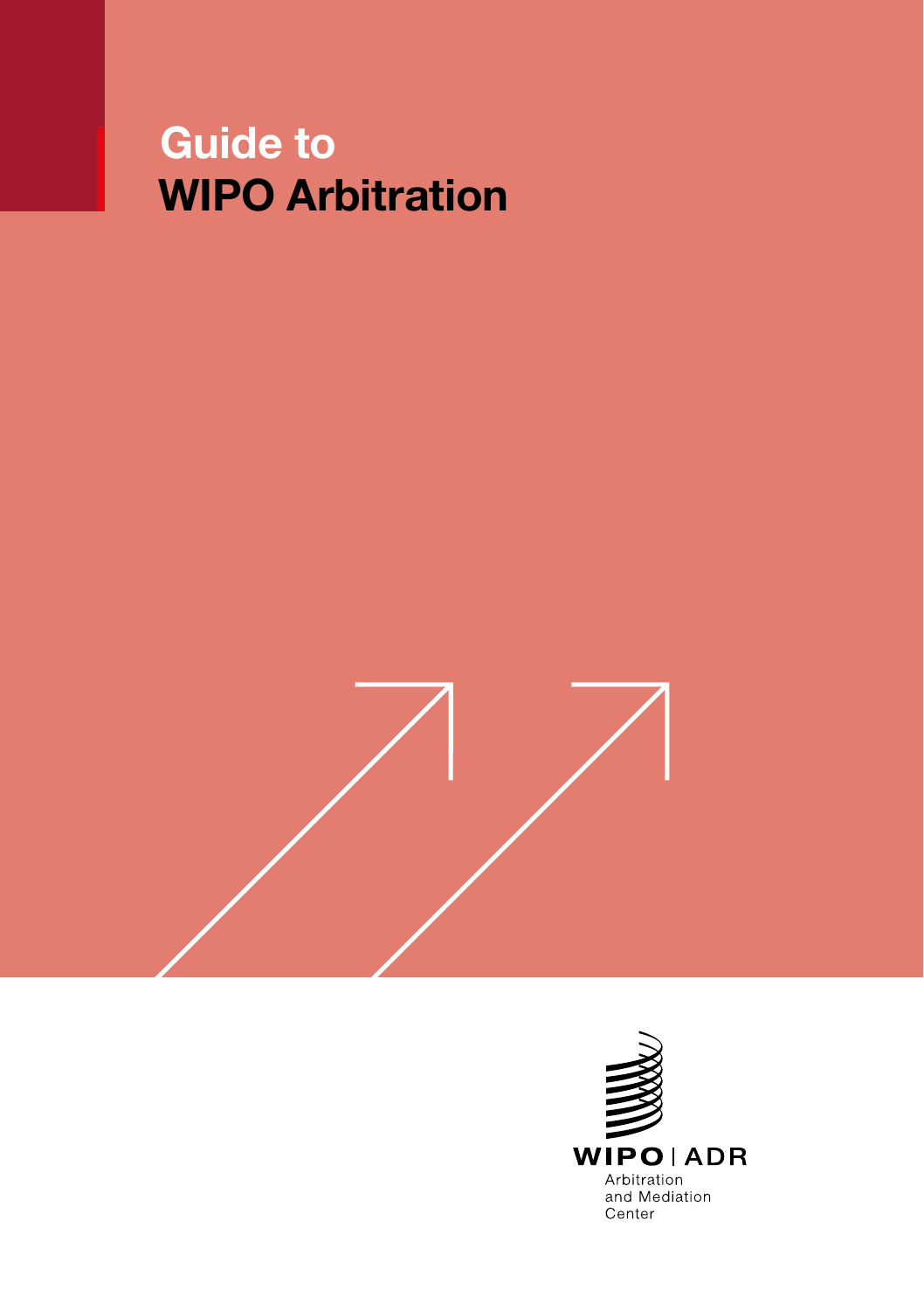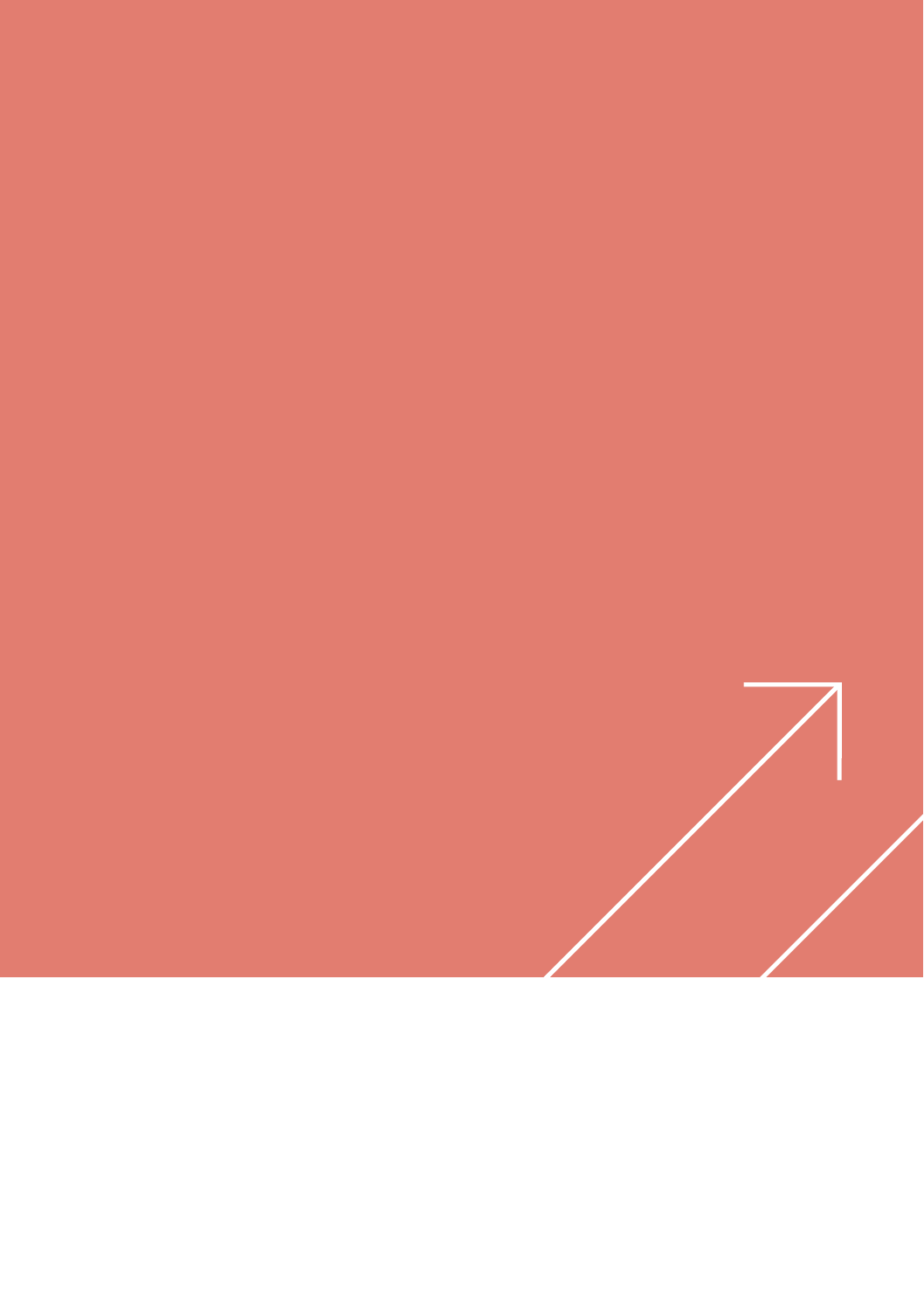## Table of contents

| WIPO Arbitration and                                                |    |
|---------------------------------------------------------------------|----|
| <b>Mediation Center</b>                                             | 3  |
| <b>WIPO Rules and Neutrals</b>                                      | 3  |
| IP dispute resolution                                               | 6  |
| What is arbitration?                                                | 8  |
| Why consider arbitration?                                           | 9  |
| What is expedited arbitration?                                      | 10 |
| WIPO Arbitration and<br><b>WIPO Expedited Arbitration compared</b>  | 11 |
| <b>WIPO Arbitration options</b>                                     | 12 |
| Routes to WIPO Arbitration and<br><b>WIPO Expedited Arbitration</b> | 13 |
| Recommended WIPO contract clauses and<br>submission agreements      | 14 |
| Recommended WIPO arbitration clause                                 | 15 |
| Why WIPO Arbitration?                                               | 16 |
| Role of the WIPO Center                                             | 16 |
| WIPO case experience                                                | 17 |
| Where does a WIPO arbitration take place?                           | 18 |
| WIPO online case administration tools                               | 18 |
| How much does a WIPO arbitration cost?                              | 19 |
| How it works:<br>The principal steps in a WIPO arbitration          | 20 |
| <b>WIPO Good Offices</b>                                            | 33 |

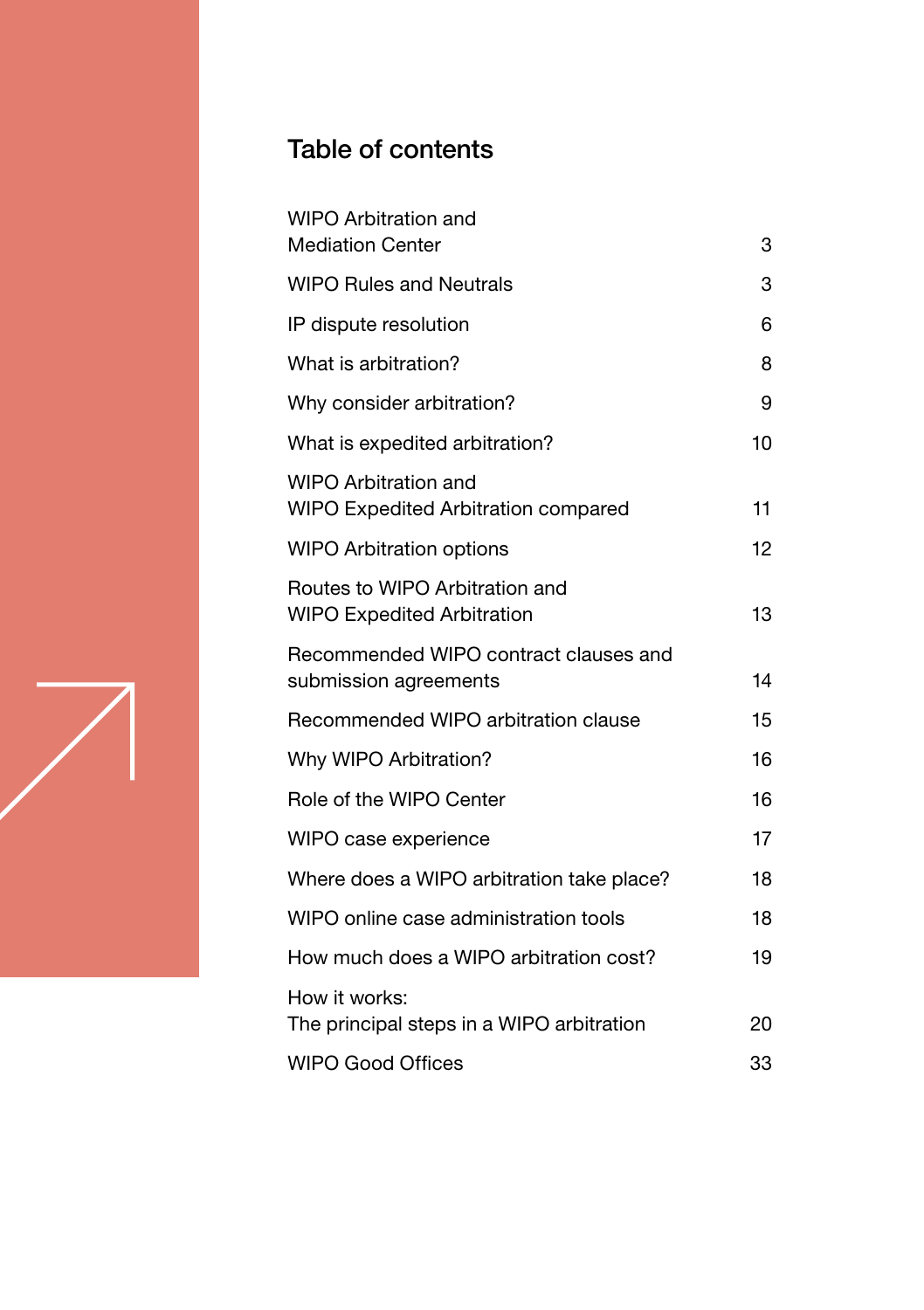Alternative Dispute Resolution (ADR) embraces various ways of resolving disputes between two or more parties without resorting to conventional court litigation.

Court litigation can be a challenging process. If well managed, ADR can save time and money as well as provide a range of additional benefits.

For most intellectual property (IP) and technology-related disputes, one or more types of ADR – such as mediation, arbitration and expert determination – may offer distinct advantages.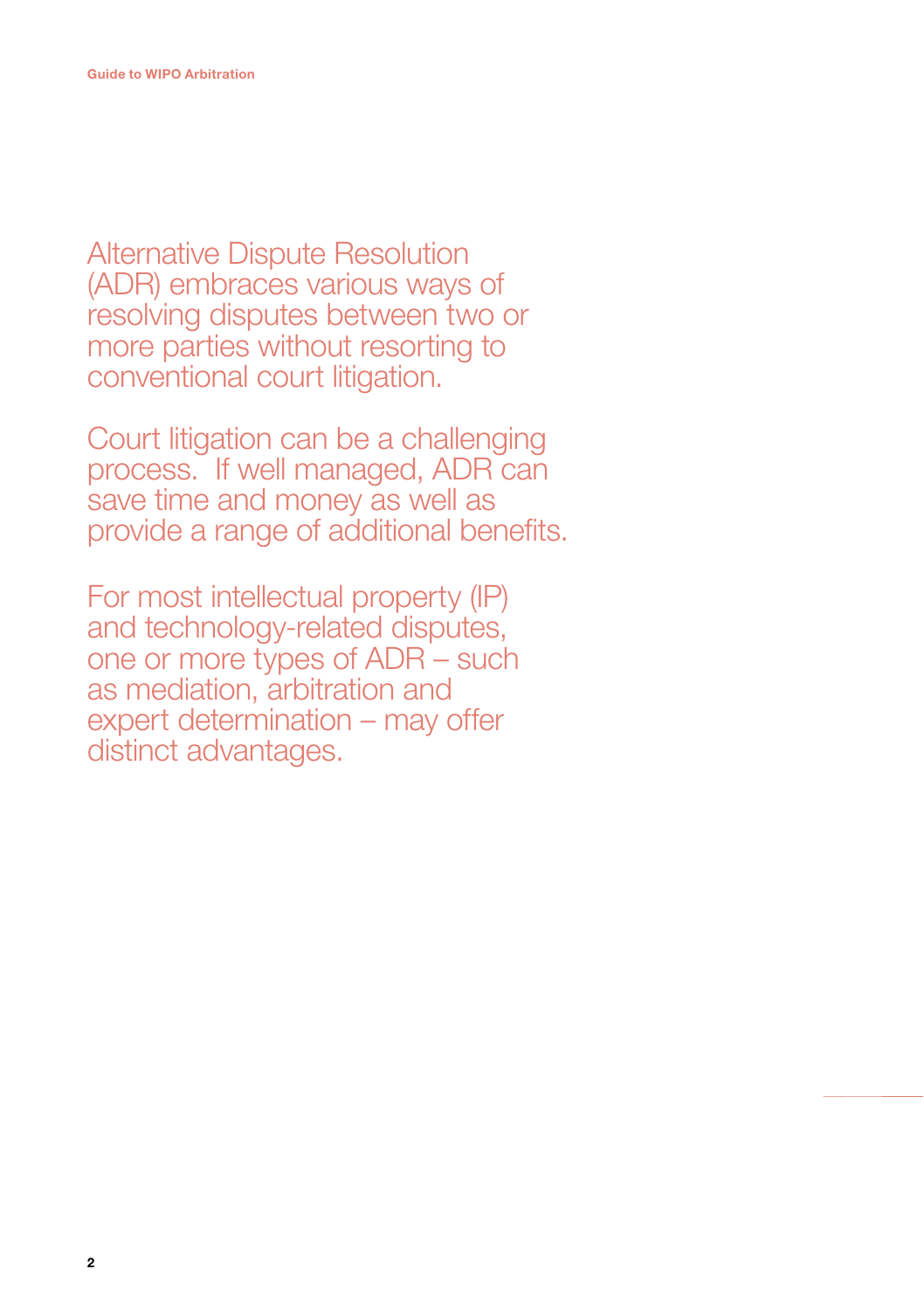### <span id="page-4-0"></span>WIPO Arbitration and Mediation Center

With offices in Geneva, Switzerland, and in Singapore, the WIPO Arbitration and Mediation Center (WIPO Center) provides neutral, international and nonprofit ADR services, helping you to:

- efficiently resolve domestic or cross-border IP, technology and commercial disputes;
- control the dispute resolution process;
- select experienced mediators, arbitrators or experts;
- bring all related disputes together in one procedure; and
- keep the dispute confidential.

The WIPO Center's primary goal is to offer stakeholders the means to resolve their disputes in a cost- and timesaving manner.

### WIPO Rules and Neutrals

The legal and practical framework for the conduct of a WIPO alternative dispute resolution (ADR) procedure is provided by the WIPO Mediation, Arbitration, Expedited Arbitration and Expert Determination Rules, respectively. The WIPO Rules are generally suitable for all commercial disputes, and additionally feature provisions to address specific needs in IP disputes, such as provisions on confidentiality and technical evidence.

To assist parties in selecting and appointing the right neutral(s) for the proceeding, the WIPO Center maintains a database of more than 2,000 mediators, arbitrators and experts globally with expertise in IP, information and communication technology (ICT), and commercial dispute resolution.



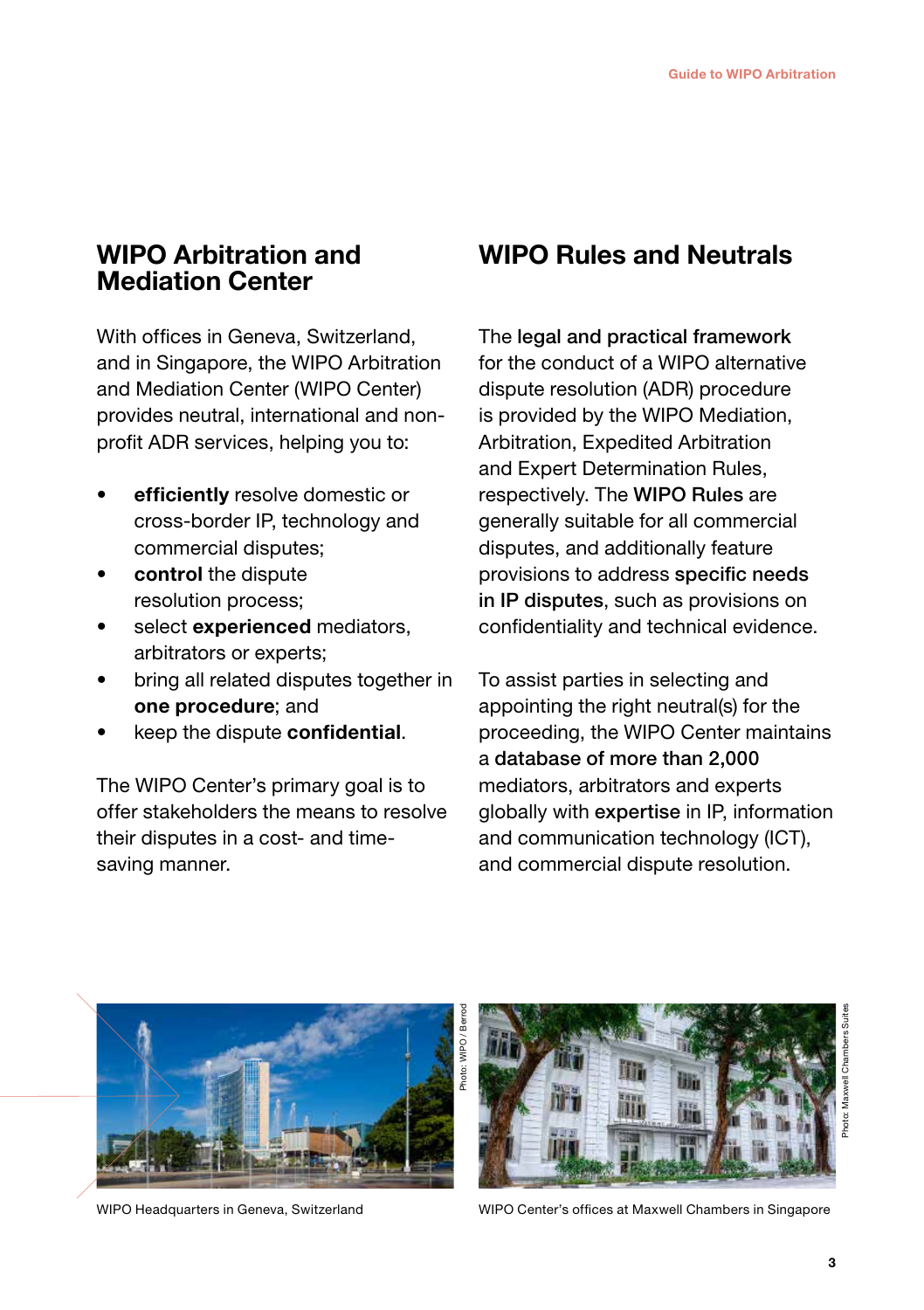IP rights are as strong as the means to enforce them. Arbitration, as a private and confidential procedure, is increasingly being used by IP, technology, entertainment, and other commercial stakeholders to resolve disputes involving such rights.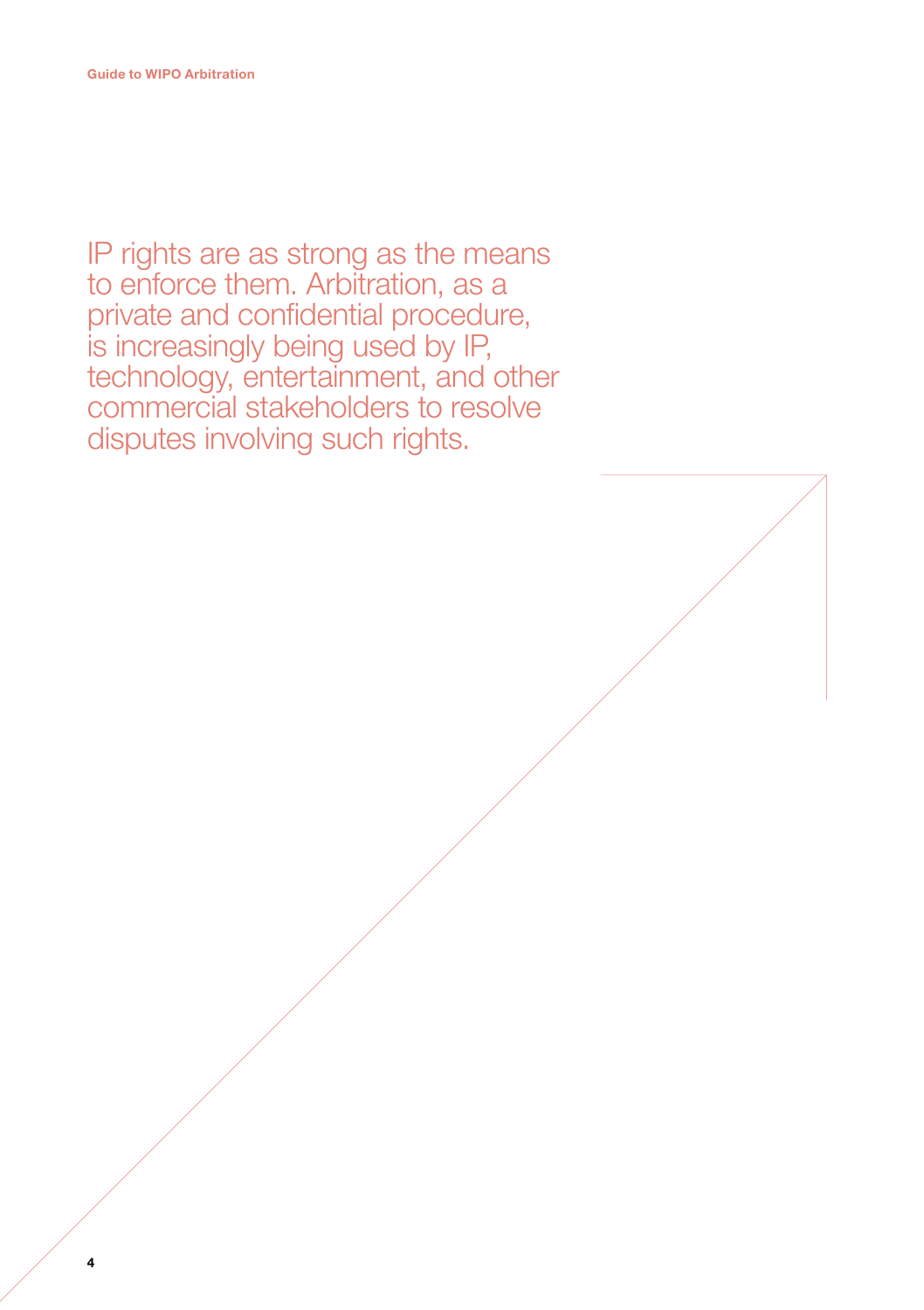In part, this growth reflects dissatisfaction with the cost, delays, length, and uncertainty of crossborder court litigation.

It is also due to the advantages of arbitration, particularly its appeal as a procedure that offers parties more control over the process to which they submit their dispute and the international enforceability of the outcome of that process.

However, arbitration may still be unfamiliar to many potential users as a dispute resolution procedure.

This booklet is designed to answer their questions. It provides a straightforward introduction to arbitration, based on the extensive experience of the WIPO Center. It introduces the main features and advantages of arbitration and explains how arbitration under the WIPO Arbitration Rules works in practice, with actual case examples.

The aim is to prepare stakeholders who are considering whether arbitration is the right choice for their dispute resolution needs.

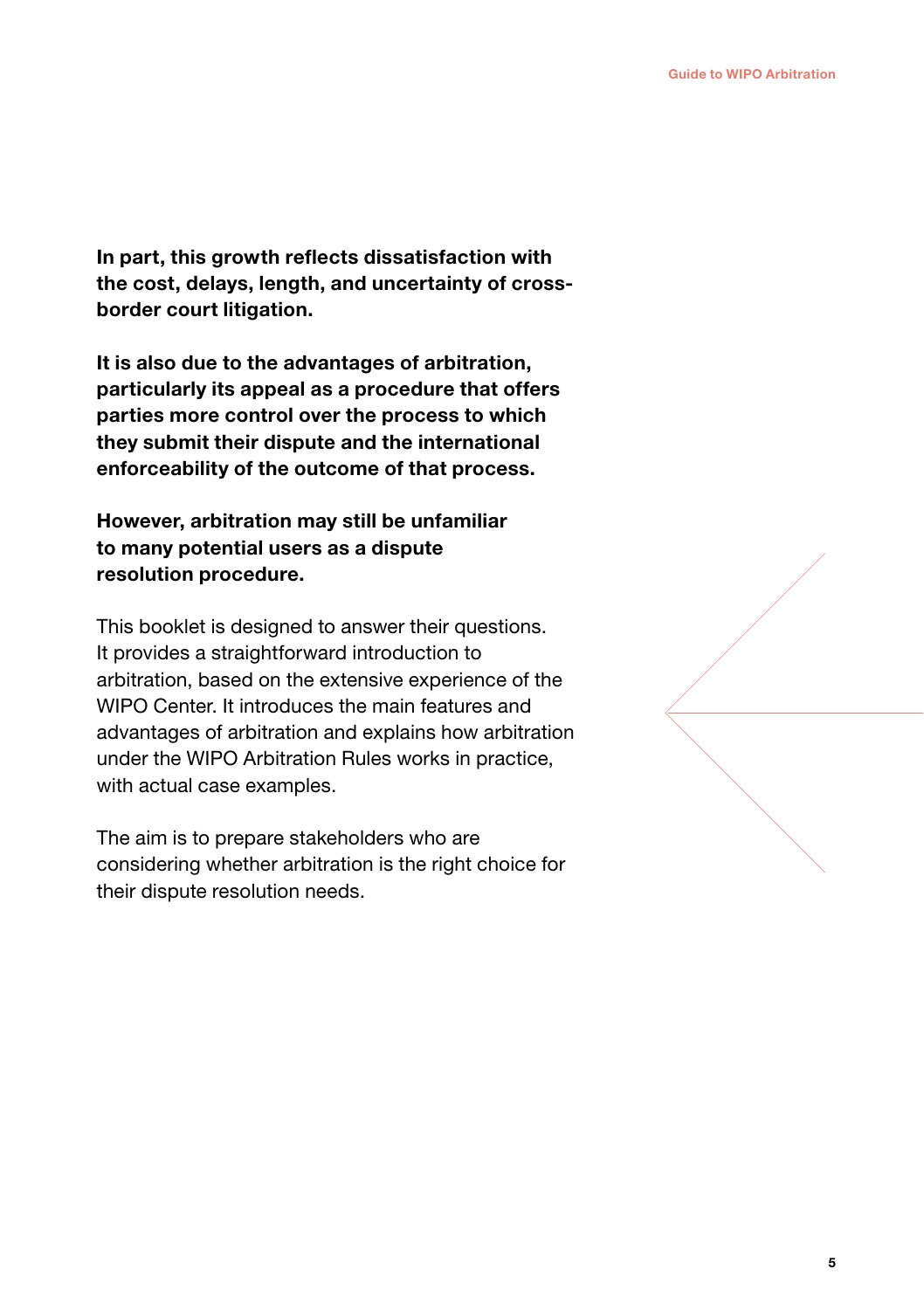### <span id="page-7-0"></span>IP dispute resolution



### Mediation

An informal consensual process in which a neutral intermediary, the mediator, assists the parties in reaching a settlement of their dispute, based on the parties' respective interests.

The mediator cannot impose a decision.

A settlement agreement can be enforced as a contract.

Mediation leaves open litigation or agreed arbitration options.

### Arbitration

A more formal consensual procedure in which the parties submit their dispute to one or more chosen arbitrators, for a binding and final decision (award) based on the parties' respective rights and obligations and internationally enforceable under arbitral law.

As a private alternative, arbitration normally forecloses court options.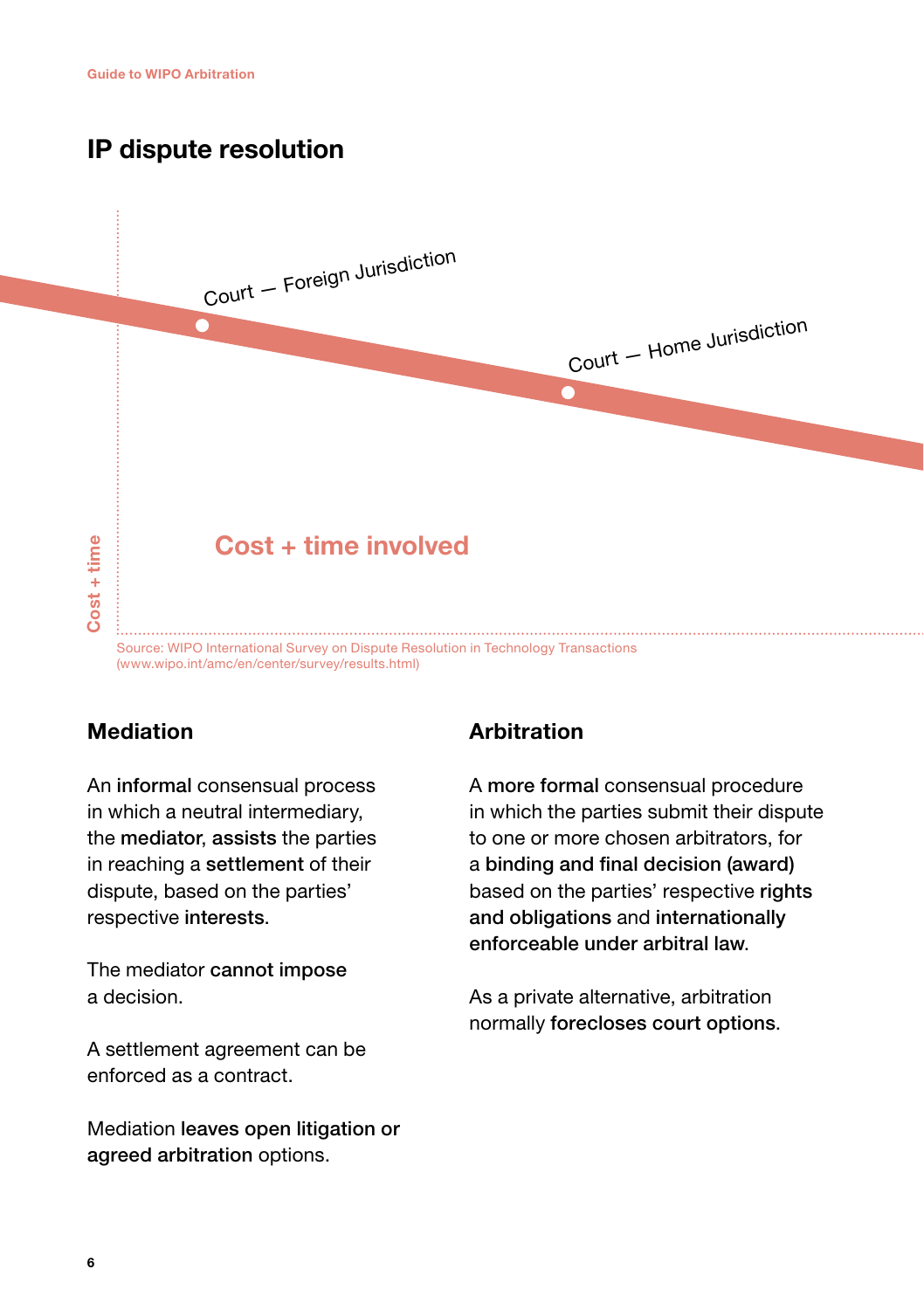

### Expedited Arbitration

An arbitration procedure that is carried out in a shorter time and at a reduced cost.

The arbitral tribunal will normally consist of a sole arbitrator.

### Expert Determination

A consensual procedure in which the parties submit a specific matter (e.g., a technical question) to one or more experts who make a determination on the matter.

The parties can agree for such outcome to be binding.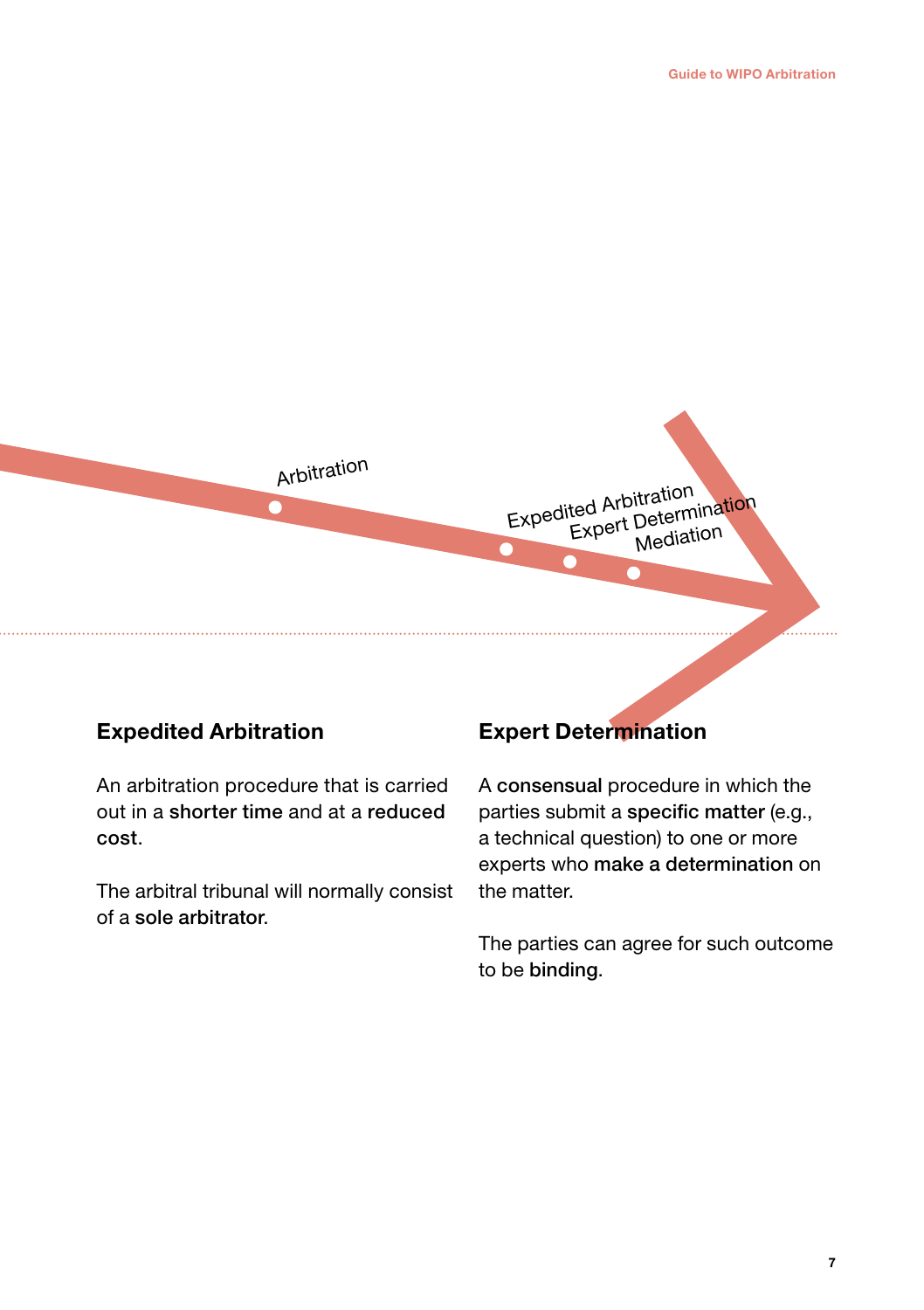### <span id="page-9-0"></span>What is arbitration?

Traditionally arbitration is the best known alternative to court litigation. It is a procedure in which a dispute is submitted, by agreement of the parties, to one or more arbitrators for a binding decision.

#### Arbitration is consensual

Arbitration can only take place if both parties have agreed to it. This is achieved by their inclusion in their contract of an arbitration clause or, for already existing disputes, their conclusion of a submission agreement.

#### Parties choose the arbitrator

Under the WIPO Rules, the parties can select the arbitrator(s) by themselves. Alternatively, the WIPO Center will suggest to the parties potential arbitrators with relevant expertise.

#### Arbitration is neutral

In addition to their selection of arbitrators of appropriate nationality, parties are able to choose such important elements as the applicable law, language and place of arbitration. This allows them to ensure that no party enjoys a home court advantage.

#### Arbitration is confidential

The WIPO Rules specifically protect the confidentiality of the existence of the arbitration, of any disclosures made during that procedure, and of the award. The WIPO Rules also allow a party to request the arbitral tribunal to restrict access to trade secrets or other confidential information that it submits to the tribunal.

#### The decision of the arbitral tribunal is final and enforceable

Under the WIPO Rules, the parties agree to carry out the decision of the arbitral tribunal without delay. While the vast majority or arbitration awards are complied with voluntarily, if need be international awards are enforceable by national courts under the "New York Convention". Over 160 States are party to this Convention.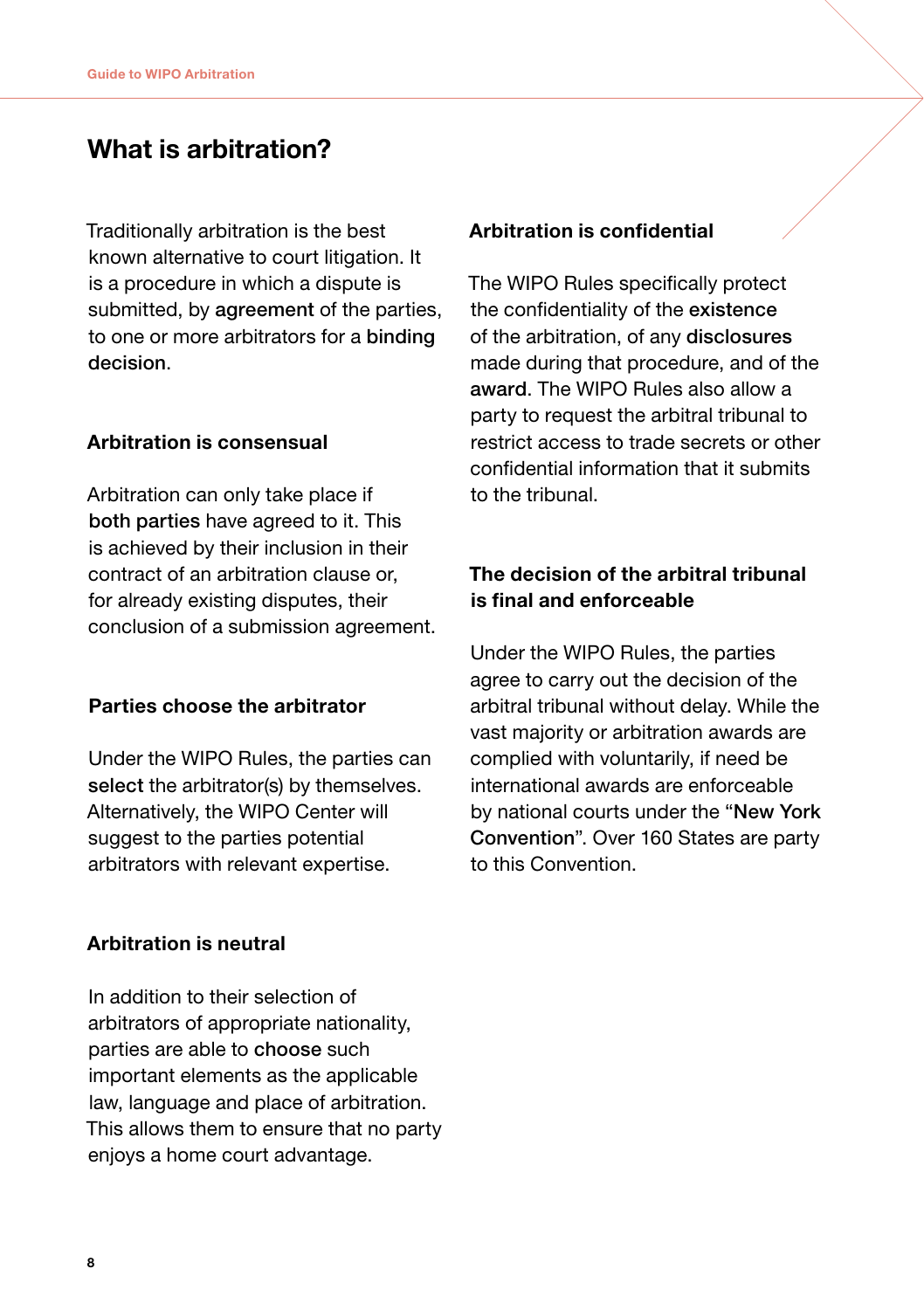### <span id="page-10-0"></span>Why consider arbitration?

Arbitration is an attractive dispute resolution option where any of the following are important priorities for either or both of the parties:

- minimizing the costs entailed in resolving the dispute;
- maintaining control over the dispute-resolution process;
- choosing an arbitrator(s) with expertise in the area of the dispute;
- achieving a timely outcome;
- maintaining confidentiality about the dispute; or
- obtaining a final and internationally enforceable award.

Arbitration can be an efficient alternative to court litigation. This can be especially true when a dispute involves parties from more than one jurisdiction. In an international context, litigation may involve multiple proceedings under different laws, with risk of conflicting results. Arbitration, on the other hand, entails a single proceeding under the law determined by the parties.

The increased party autonomy provided by arbitration also creates efficiencies. Parties are free to shape the proceedings to suit their specific needs, for example regarding the scope of document production or the timeline for the issuance of an award.

This does not mean that arbitration will be the best solution for all disputes. Court litigation may be the preferred approach where public precedent is desired; or, mediation may suit parties seeking to find a business solution rather than a legal solution to their dispute.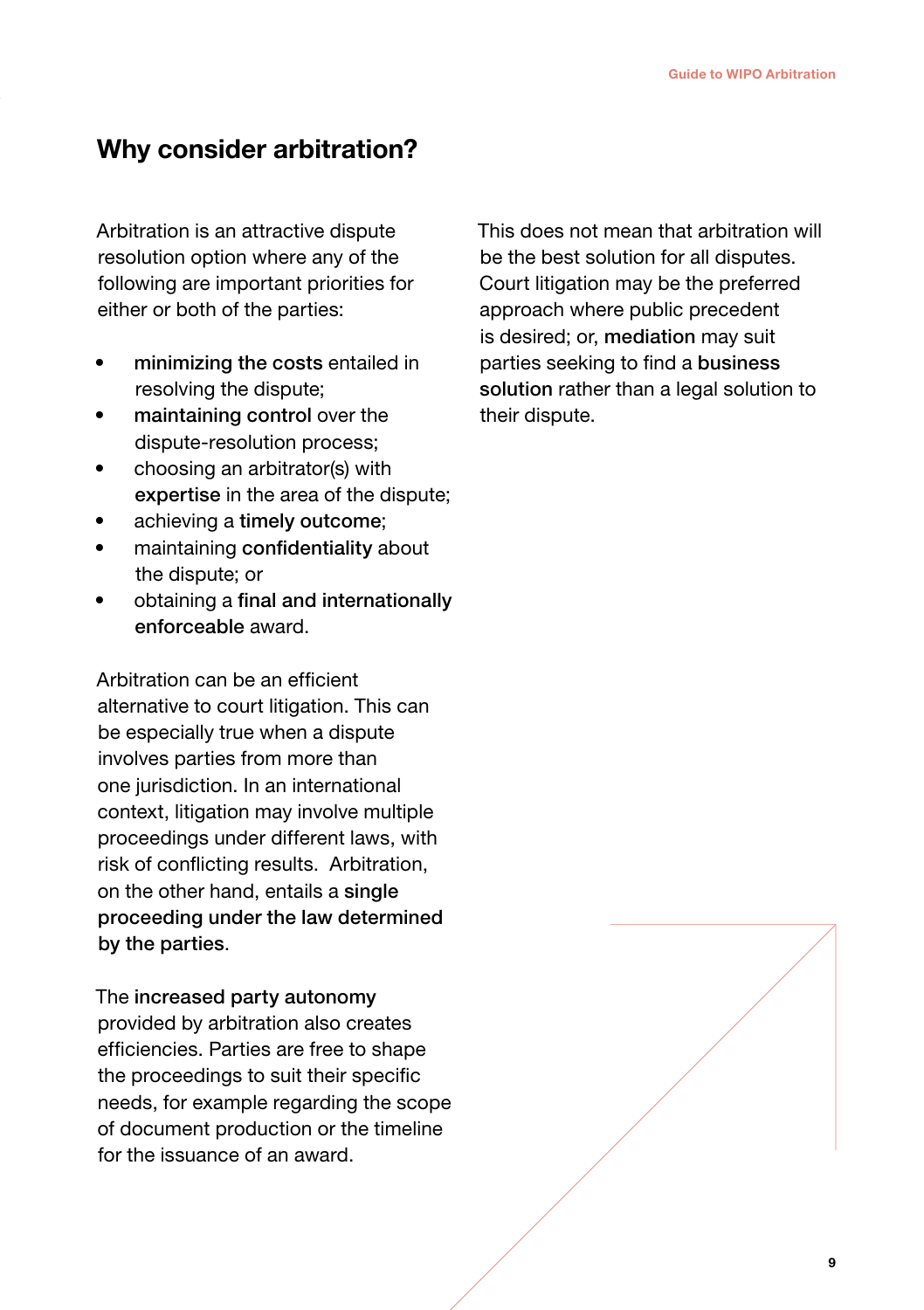### <span id="page-11-0"></span>What is expedited arbitration?

While arbitration generally offers efficiency benefits, the WIPO Expedited Arbitration Rules specifically allow the procedure to be conducted in a shortened timeframe and at reduced cost.

Notably, there is, in principle, only one exchange of pleadings. There is a sole arbitrator, thus avoiding the potentially more lengthy appointment and decision-making process of threemember tribunals, and the associated additional expense. Proceedings should be declared closed within

three months of either the delivery of the Statement of Defense or the establishment of the tribunal, whichever occurs later.

Expedited arbitration may be less suited for complex patent disputes that often require extensive production of evidence, expert analysis, or longer hearings. WIPO Center case experience shows that WIPO Expedited Arbitration is particularly appropriate for copyright, software, R&D, and trademark disputes.

### When to consider expedited arbitration?

- The value in dispute does not justify the cost of more extensive procedures
- A limited number of issues are in dispute
- The parties need a final and enforceable decision in a short period
- The parties wish to commence with an ambitious time/cost framework, subject to case developments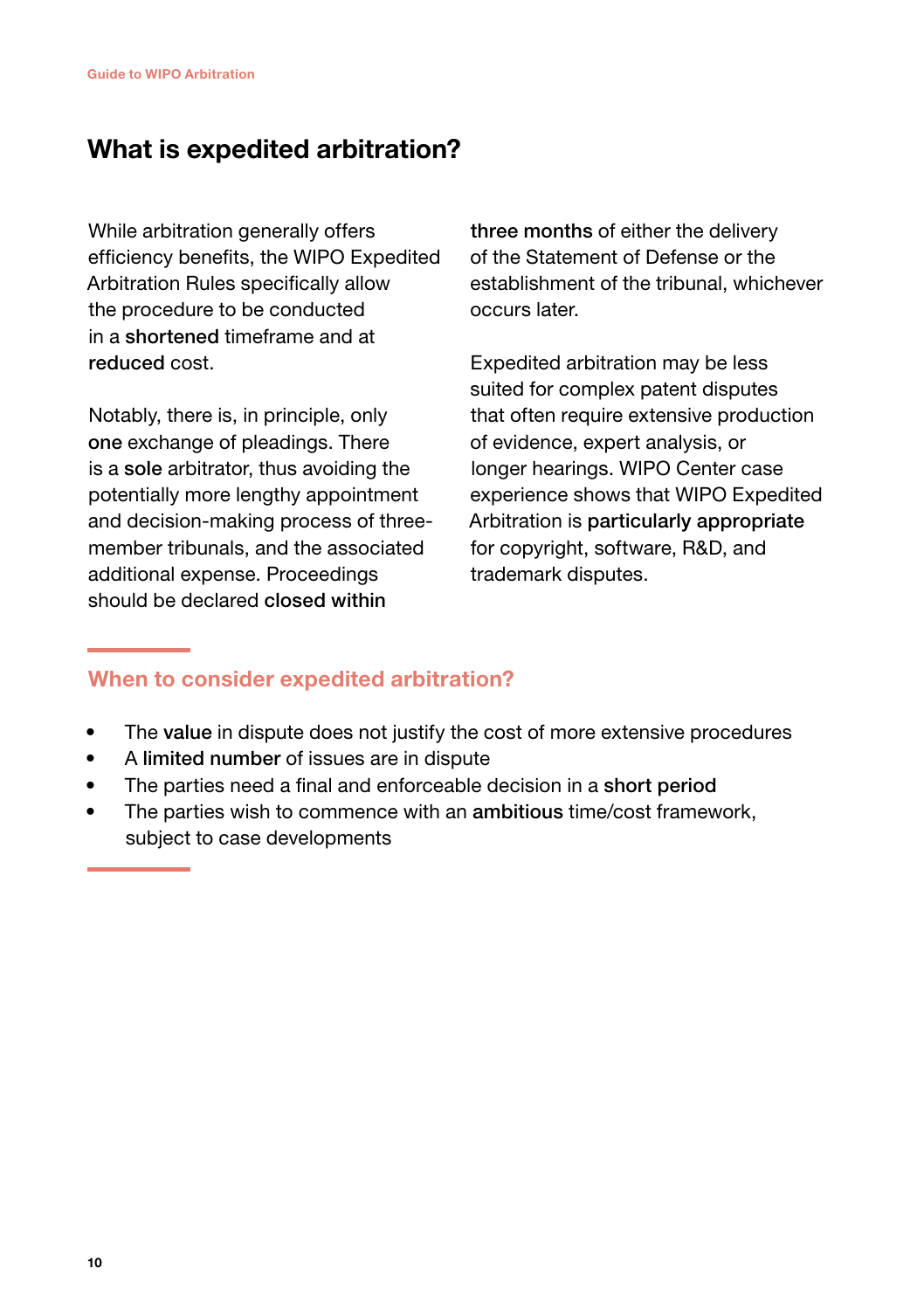### <span id="page-12-0"></span>WIPO Arbitration and WIPO Expedited Arbitration compared



### WIPO Arbitration WIPO Expedited Arbitration

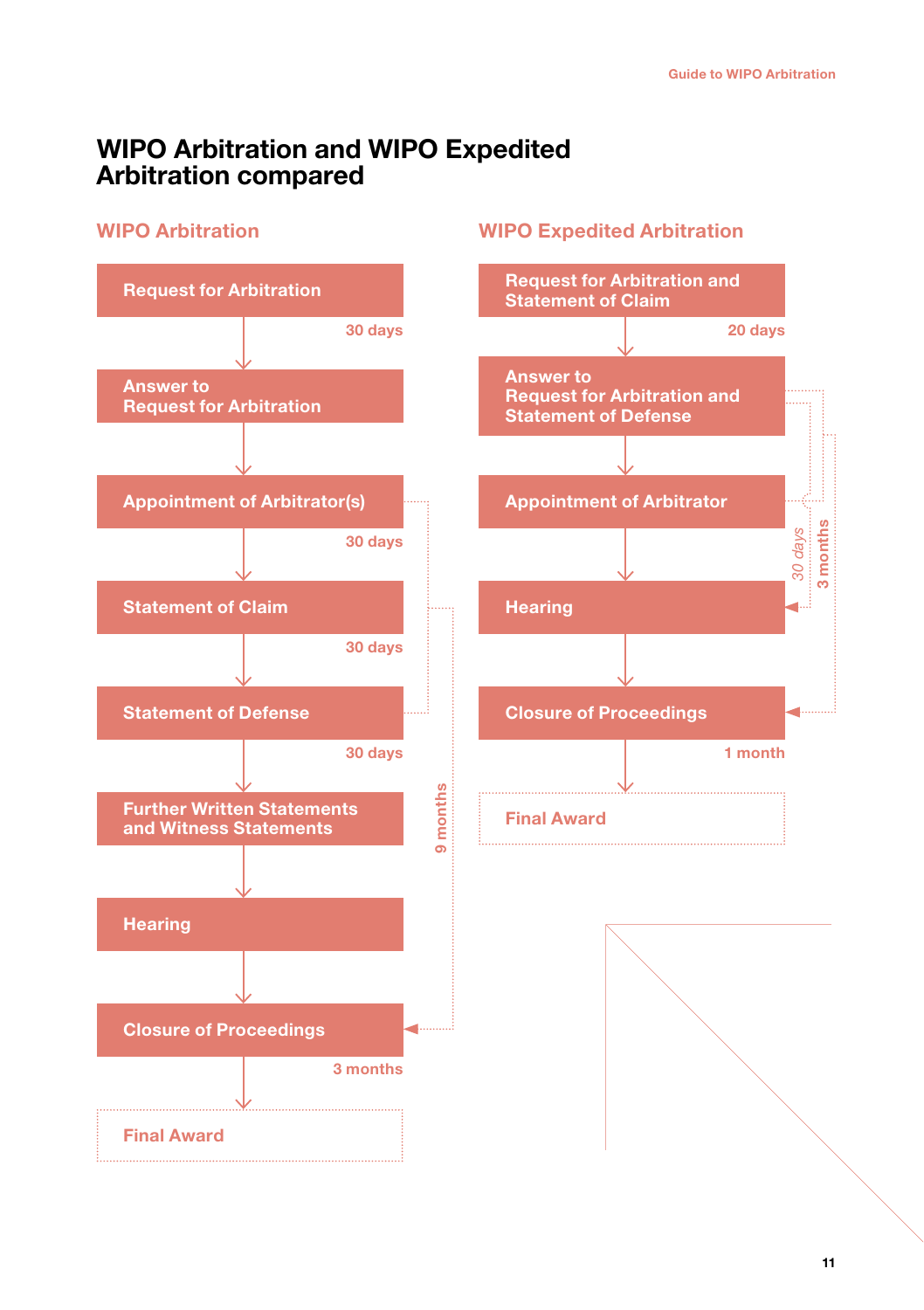### <span id="page-13-0"></span>WIPO Arbitration options



\*In addition, WIPO offers Expert Determination services, where an expert can determine issues of a technical, scientific or related business nature.

\*\*The WIPO Center also offers the option of mediation followed, in the absence of a settlement, by court litigation. See recommended WIPO clauses and submission agreements, page 14.

Typically, 40 percent of the cases filed with the WIPO Center are based on an escalation clause providing for WIPO mediation followed, in the absence of a settlement, by WIPO Arbitration or Expedited Arbitration.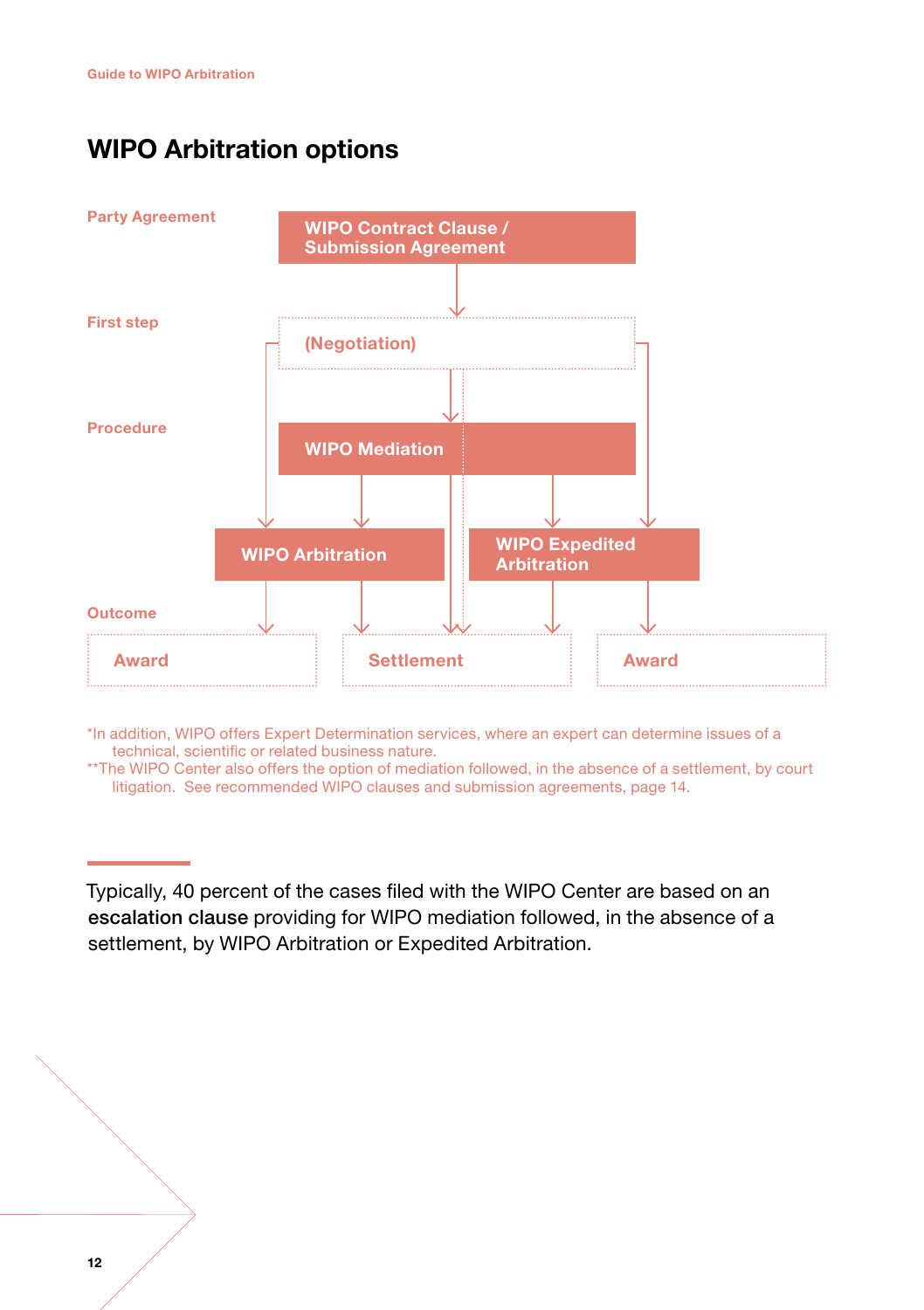### <span id="page-14-0"></span>Routes to WIPO Arbitration and WIPO Expedited Arbitration

Referral to WIPO Arbitration and Expedited Arbitration is consensual.

Parties refer disputes through a contract clause (for the submission of future disputes under a particular contract) or, in the absence of a contractual relationship, through a submission agreement (for existing disputes).

### Arbitration contract clause electing WIPO Rules

This is the most frequent basis for requesting WIPO Arbitration or Expedited Arbitration.

### Arbitration submission agreement electing WIPO Rules

In the absence of prior agreement, parties may still agree to WIPO Arbitration or Expedited Arbitration after a dispute has arisen.

For each of these routes to WIPO Arbitration or Expedited Arbitration, WIPO makes available recommended clauses and submission agreements,

#### WIPO ADR Cases



respectively (see page 14). These clauses and agreements may further include WIPO Mediation.

Parties can shape the arbitration process via the clause, for example by identifying the number of arbitrators, place and language, as well as applicable law.

While most WIPO arbitration cases are based on prior contract clauses, the WIPO Center has observed an increase in the number of cases referred to WIPO Arbitration through submission agreements, including for disputes that were pending before courts.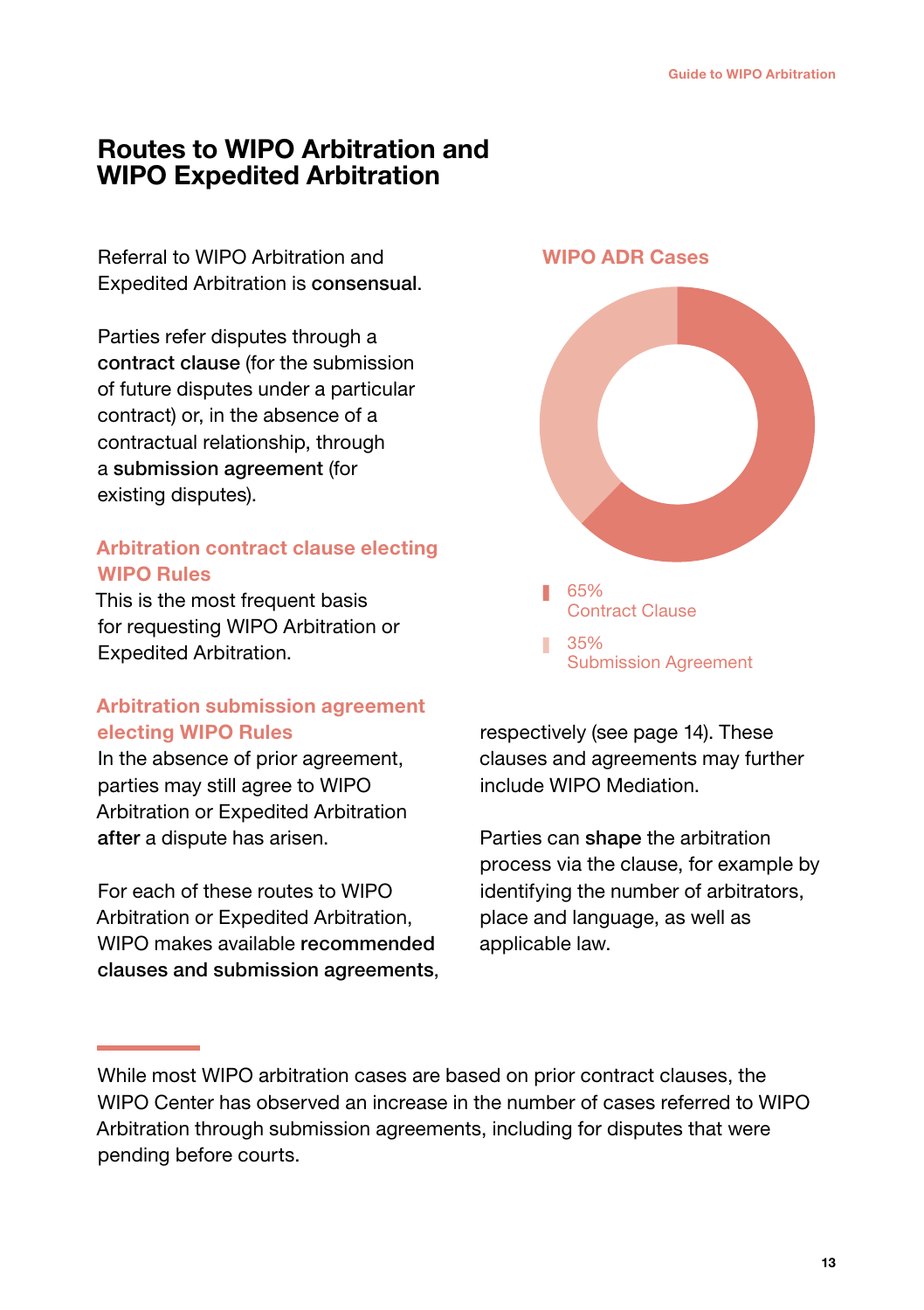### <span id="page-15-0"></span>Recommended WIPO contract clauses and submission agreements

WIPO makes available the following recommended clauses and submission agreements for arbitration:

- arbitration
- expedited arbitration
- mediation followed, in the absence of a settlement, by [expedited] arbitration

The recommended WIPO contract clauses and submission agreements are available in different languages, such as Arabic, Chinese, English, French, German, Greek, Italian, Japanese, Korean, Portuguese, Russian, and Spanish.

The WIPO Center also offers recommended clauses for its other ADR procedures:

- mediation
- expert determination

All WIPO Center recommended clauses are available at: [www.wipo.int/amc/en/](https://www.wipo.int/amc/en/clauses) [clauses.](https://www.wipo.int/amc/en/clauses)

Reflecting WIPO Arbitration practice, the WIPO Center makes available the WIPO Clause Generator to assist parties in selecting or adapting clauses and submission agreements: [www.wipo.](https://www.wipo.int/amc-apps/clause-generator/) [int/amc-apps/clause-generator](https://www.wipo.int/amc-apps/clause-generator/).

### WIPO Case – a patent infringement dispute submitted to arbitration

In the course of court litigation in several jurisdictions, two US companies agreed to submit to WIPO Arbitration a dispute related to the alleged infringement of a European patent concerning consumer goods. The submission agreement provided that the national patent law of a particular European country would apply and that typical patent litigation timelines of that jurisdiction should be followed. The issue for decision was whether the manufacture and sale of certain products infringed the patent.

The parties accepted the WIPO Center's recommended three-member tribunal, all with substantial expertise in arbitration and in the relevant national patent law. After the exchange of written submissions, the tribunal held a one-day hearing in Geneva for further statements and for the examination of expert witnesses. In accordance with the time schedule agreed by the parties, the final award was rendered within five months of the commencement of the arbitration.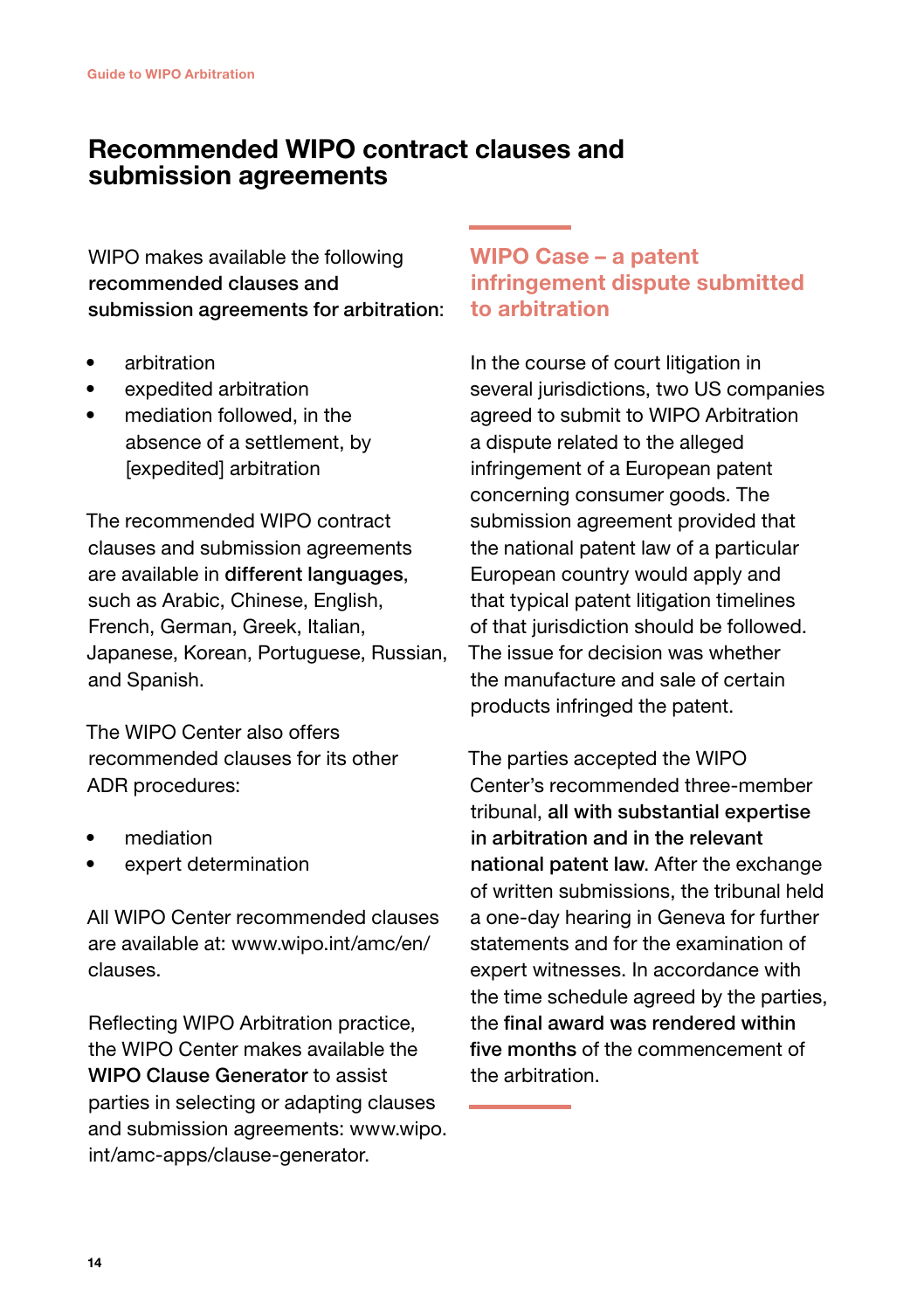### <span id="page-16-0"></span>Recommended WIPO arbitration clause

Any dispute, controversy or claim arising under, out of or relating to this contract and any subsequent amendments of this contract, including, without limitation, its formation, validity, binding effect, interpretation, performance, breach or termination, as well as non-contractual claims, shall be referred to and finally determined<sup>1</sup> by arbitration in accordance with the WIPO Arbitration Rules. The arbitral tribunal shall consist of [a sole arbitrator][three arbitrators].2 The place of arbitration shall be [specify place].<sup>3</sup> The language to be used in the arbitral proceedings shall be [specify language].4 The dispute, controversy or claim shall be decided in accordance with the law of [specify jurisdiction].5

- 1 The appointed arbitral tribunal has the authority to render a final award. Such award is binding on the parties and enforceable internationally. However, parties retain the option to settle the dispute before an award is issued.
- 2 When deciding whether to appoint one or three arbitrators, parties weigh considerations of cost and efficiency against the value and complexity of the dispute. Under the WIPO Expedited Arbitration Rules the arbitral tribunal consists of a sole arbitrator.
- 3 The choice of "place of arbitration" determines the law that regulates the procedural framework of the case, such as the availability of interim measures of protection and the enforceability of the award. Regardless of their chosen place of arbitration, the parties may hold meetings or hearings anywhere in the world, at the convenience of parties, arbitrator(s) and witnesses.
- 4 The parties can choose any language that suits them.
- 5 The parties are encouraged to choose the substantive law, i.e., the law under which the arbitral tribunal decides the dispute.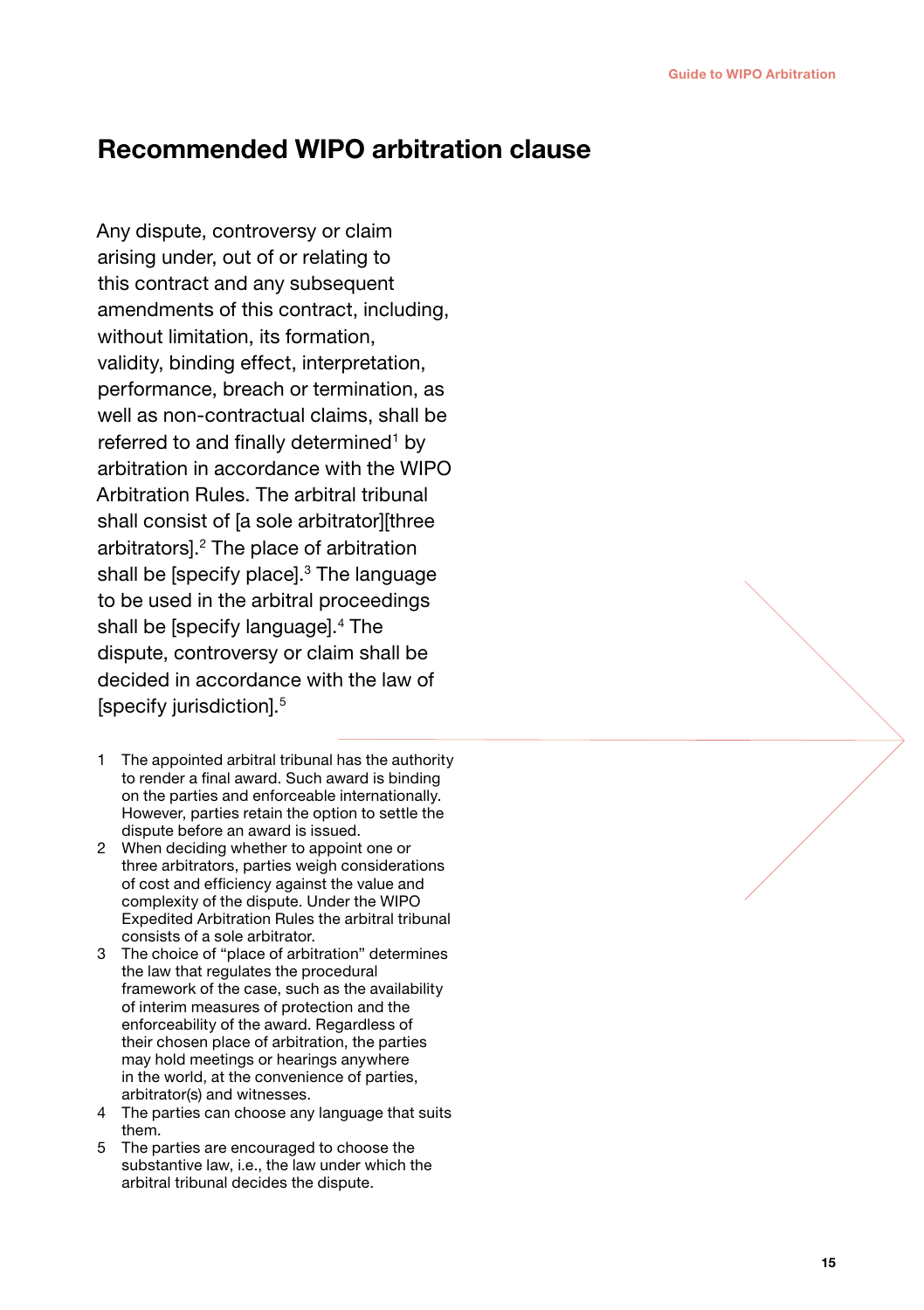### <span id="page-17-0"></span>Why WIPO Arbitration?

When parties choose the WIPO Center, they benefit from a number of advantages:

- an internationally based, independent arbitration institution focused on IP and technology disputes;
- an international list of arbitrators including professionals with specific knowledge and experience in the technical, business and legal subject matter of IP as well as experience in international commercial arbitration;
- flexible Rules designed to protect confidentiality and trade secrets;
- a moderate administration fee; and
- meeting rooms provided free of charge for arbitrations held in Geneva.

### Role of the WIPO Center

The principal aim of the WIPO Center is to help parties achieve rapid and cost-effective resolution of their IP and technology disputes. To this end, the WIPO Center actively:

- helps the parties submit disputes to WIPO ADR procedures;
- assists in the parties' choice of specialized arbitrator(s) from the WIPO Center's international list or elsewhere;
- sets the fees of the arbitrator(s). in close consultation with the parties and the arbitrator(s), and administers the financial aspects of the proceedings;
- liaises with the parties and the arbitrator(s) throughout the case to ensure optimal communication and procedural efficiency; and
- arranges for desired support services, including meeting facilities.

#### Flexible procedural framework

The WIPO Arbitration and Expedited Arbitration Rules combine legal certainty with practical flexibility. The procedural framework can be amended by party agreement, and the arbitral tribunal conducts the proceedings in consultation with the parties without bureaucratic intervention or time-consuming formalities.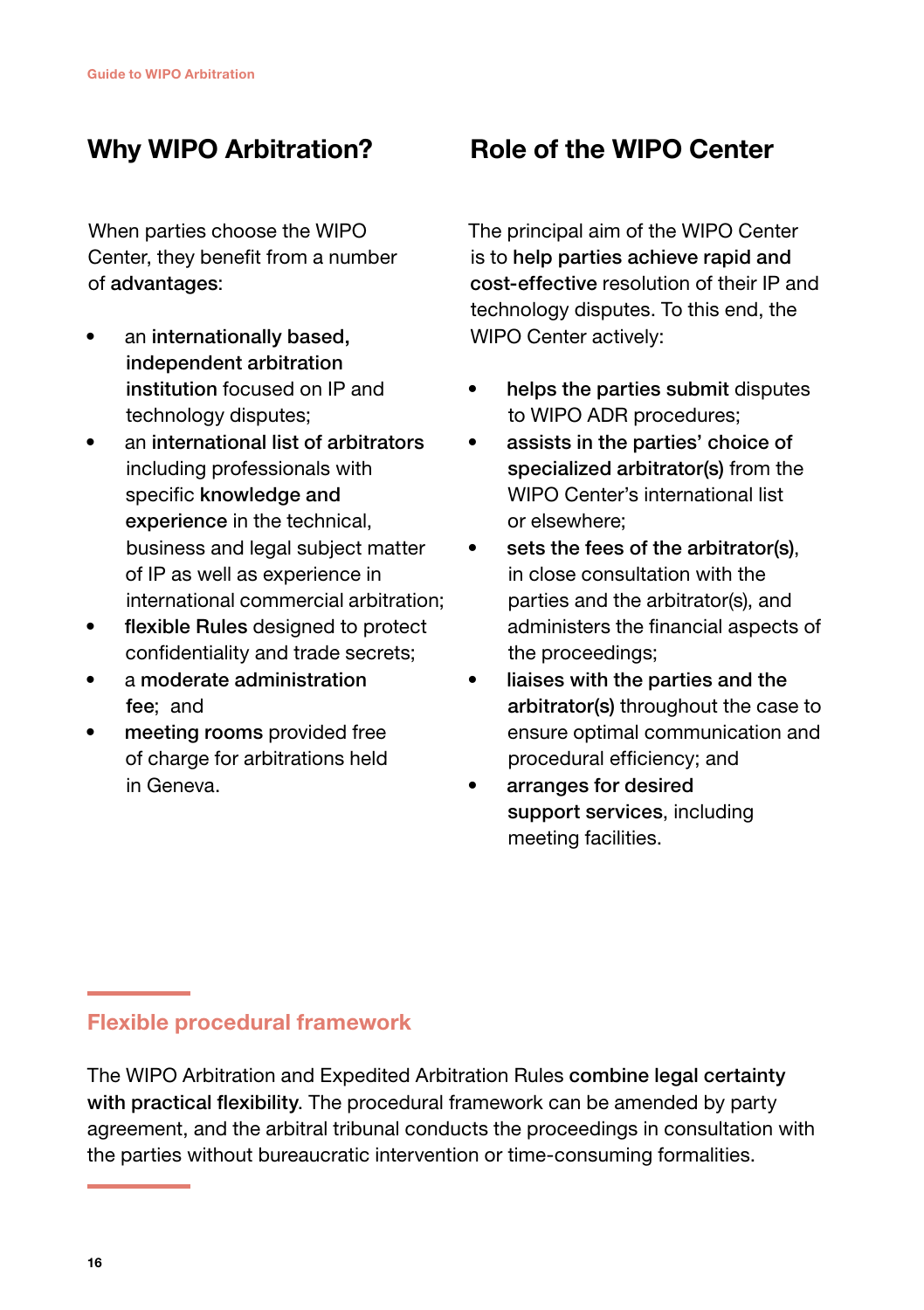### <span id="page-18-0"></span>WIPO case experience

Arbitrators deal with a wide variety of subject matter under the WIPO Arbitration and Expedited Arbitration Rules. WIPO arbitrations have involved patents, trademarks, ICT, copyright, entertainment, and more general commercial matters such as franchising and distribution.



#### Types of disputes in WIPO cases



- $\blacksquare$  Patents 25% Cross-licensing, Infringements, Licenses, Ownership, Patent Pools, R&D / Tech Transfer, Royalty Payment
- $ICT 22%$ Mobile Apps, Outsourcing, Systems Integration, Software Development, Software Licensing, Telecommunications
- **Trademarks 20%** Coexistence, Infringements, Licenses, Oppositions, **Revocations**
- Commercial 20% Distribution, Energy, Franchising, Marketing, Sports
- Copyright 13% Art, Broadcasting, Entertainment, Film and Media, Infringements, TV Formats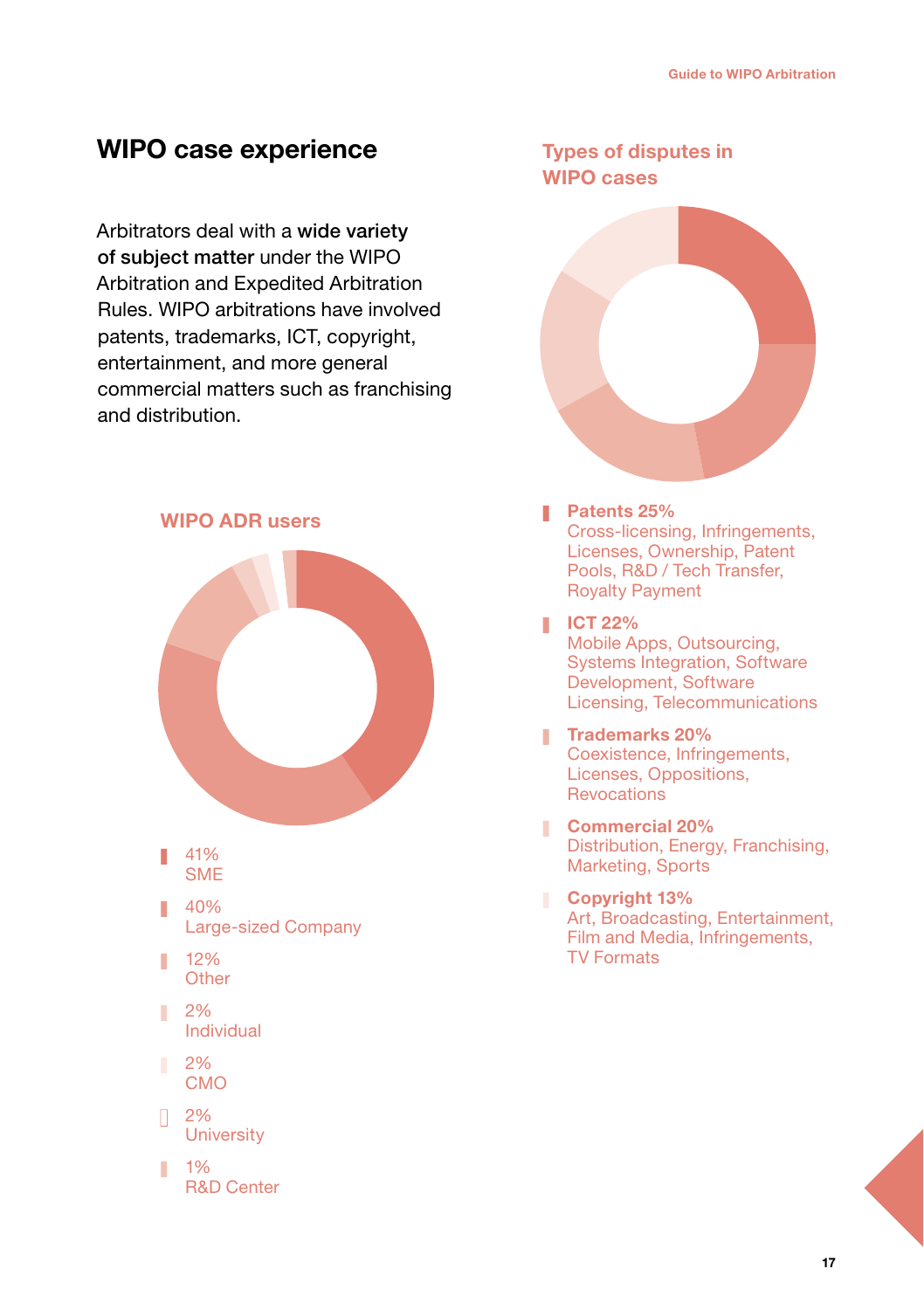### <span id="page-19-0"></span>Where does a WIPO arbitration take place?

The parties are free to decide where their arbitration meetings or hearings take place, often for their convenience as well as that of the arbitrators and witnesses. This is true regardless of the chosen legal place of arbitration, which is not necessarily linked to the physical location of the proceedings.

If the parties do decide to conduct their arbitration in Geneva, WIPO will provide them with meeting and party retiring rooms free of charge (that is, at no additional cost to the administration fee payable to the WIPO Center). If the parties choose to conduct their arbitration in a different location, the WIPO Center can assist them in arranging suitable meeting facilities.

The parties and the arbitrator(s) are always free to make use of WIPO's online case administration tools – including a secure electronic docket (eADR) and videoconferencing facilities, free of charge.

### WIPO online case administration tools

The WIPO Center makes available at no cost to interested parties online case administration options, including WIPO eADR and videoconferencing facilities.

### WIPO eADR

WIPO eADR allows parties, their legal representative(s), the arbitrator(s) and any witnesses and experts in a WIPO case to securely submit communications electronically into an online case file. Users receive email alerts of any such submission being made and may access and search the casefile online at any time. All case information filed in WIPO eADR is protected to ensure confidentiality.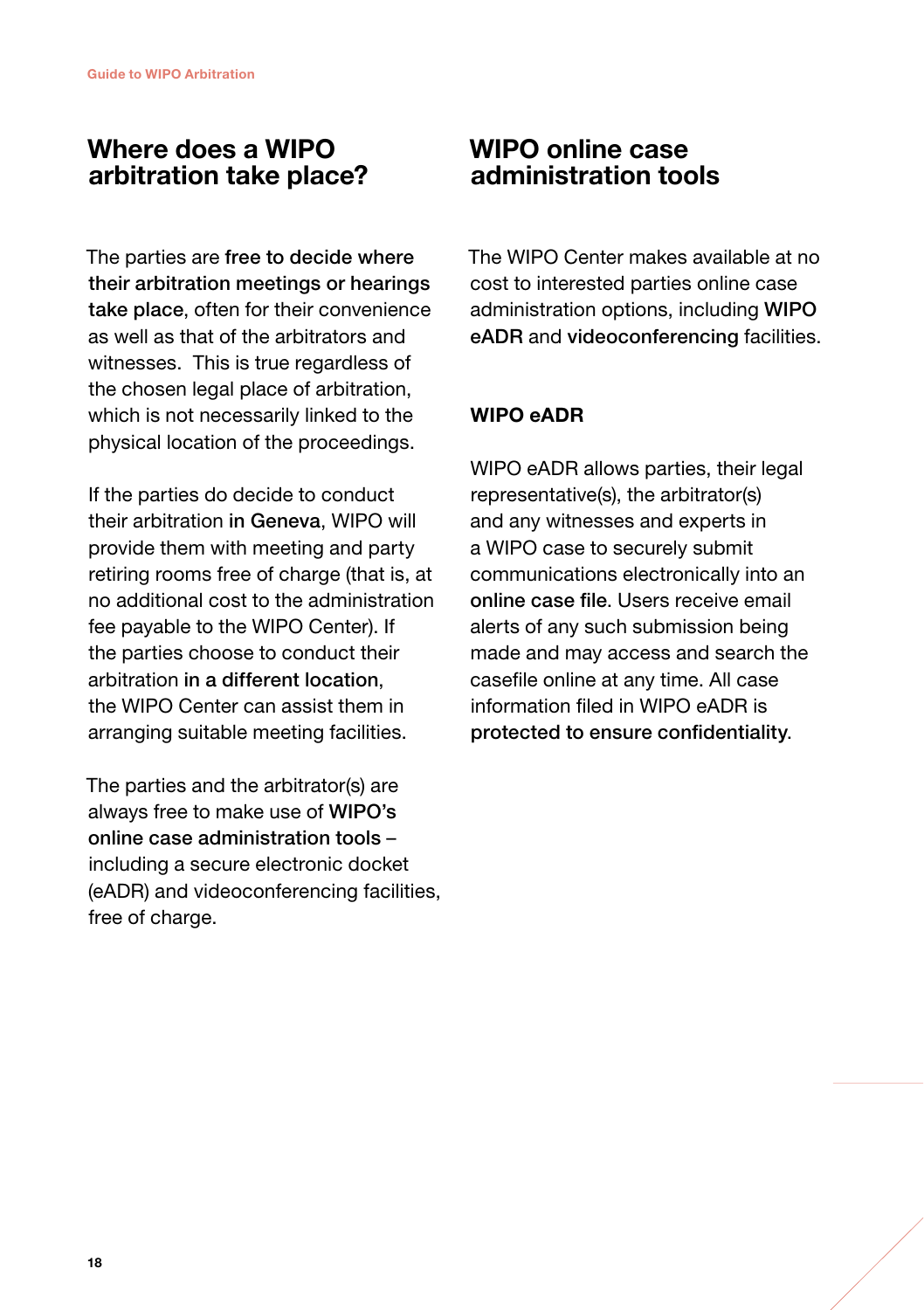### <span id="page-20-0"></span>How much does a WIPO arbitration cost?

While a well-managed arbitration offers cost advantages over court litigation, certain fees are payable in an arbitration:

- the registration and administration fees of the WIPO Center; and
- the fees of the arbitrator(s). These are negotiated when the arbitrator(s) is appointed, usually calculated on an hourly rate that takes into account the circumstances of the dispute such as its complexity and value, as well as the experience of the arbitrator(s) and the location of the parties.

For the arbitrator's fees, the Schedule of Fees to the WIPO Arbitration Rules and the WIPO Expedited Arbitration Rules sets out indicative rates, and for expedited arbitration fixed fees, as in the table below.

To learn more about specific fees for WIPO Arbitration and WIPO Expedited Arbitration, parties may also use the online WIPO Fee Calculator available at [www.wipo.int/amc/en/calculator/adr.jsp.](https://www.wipo.int/amc/en/calculator/adr.jsp)

| <b>Type of Fee</b>        | <b>Amount in Dispute</b>       | <b>Expedited Arbitration</b>                                                      | <b>Arbitration</b>                                                               |
|---------------------------|--------------------------------|-----------------------------------------------------------------------------------|----------------------------------------------------------------------------------|
| <b>Registration Fee</b>   | Any Amount                     | \$1,000                                                                           | \$2.000                                                                          |
| <b>Administration Fee</b> | Up to \$2.5M                   | \$1,000                                                                           | \$2,000                                                                          |
|                           | Over \$2.5M and up to<br>\$10M | \$5.000                                                                           | \$10,000                                                                         |
|                           | Over \$10M                     | \$5,000<br>$+0.05\%$ of amount over<br>\$10M up to a maximum<br>fee of \$15,000   | \$10,000<br>$+0.05\%$ of amount over<br>\$10M up to a maximum<br>fee of \$25,000 |
| Arbitrator(s) Fees        | Up to \$2.5M                   | \$20,000 (fixed fee)                                                              | As agreed by the Center                                                          |
|                           | Over \$2.5M and<br>up to \$10M | \$40,000 (fixed fee)                                                              | in consultation with<br>the parties and the<br>arbitrator(s)                     |
|                           | Over \$10M                     | As agreed by the Center<br>in consultation with the<br>parties and the arbitrator | Indicative rate(s):<br>\$300 to \$600 per hour                                   |

Full fee schedule available online at [www.wipo.int/amc/en/arbitration/fees/index.html](https://www.wipo.int/amc/en/arbitration/fees/index.html)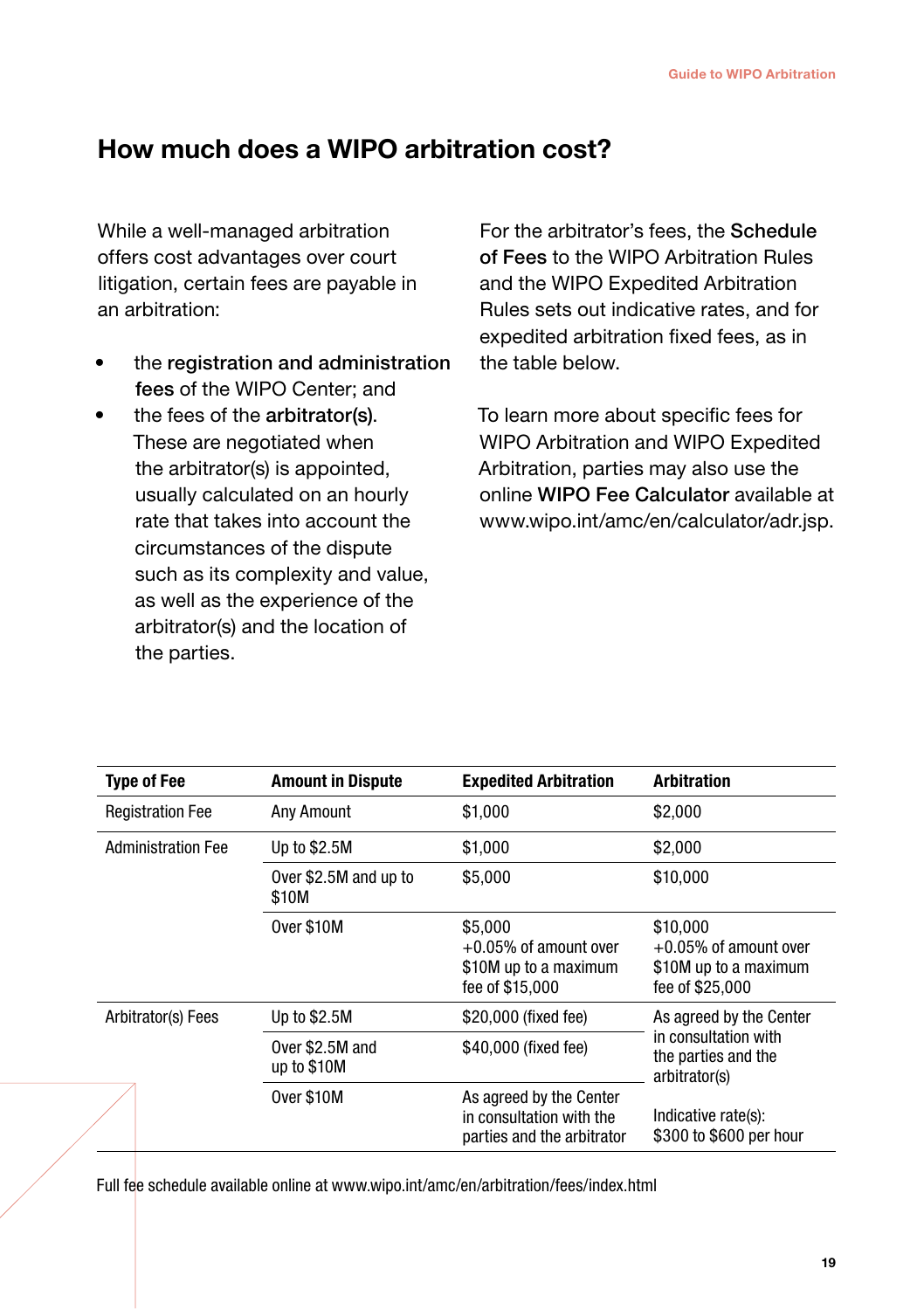### <span id="page-21-0"></span>How it works: The principal steps in a WIPO arbitration

Within the framework of the WIPO Rules, the process, rights and obligations in a WIPO arbitration case are determined by the tribunal together with the parties, supported by the WIPO Center. The following section of this Guide broadly follows the WIPO Arbitration Rules, whereby most of this guidance also covers cases under the WIPO Expedited Arbitration Rules, with the principal exceptions summarized on pages 10-11.

### 1 Commencing the arbitration process

A WIPO arbitration is commenced by the claimant submitting to the WIPO Center a Request for Arbitration. Information concerning such submission is set out in the WIPO Arbitration Case Filing Guidelines at [www.wipo.int/amc/en/arbitration/](https://www.wipo.int/amc/en/arbitration/filing/#request) [filing/#request](https://www.wipo.int/amc/en/arbitration/filing/#request).

The date of commencement of the arbitration is the date on which the Request is received by the WIPO Center. The Request should contain summary details concerning the dispute, including the names and communication details of the parties and their representatives, a copy of the arbitration agreement, a brief description of the dispute, the relief sought, and any requests

or observations relating to the appointment of the tribunal.

A comprehensive statement of facts and legal arguments, including a full statement of the relief sought, may be left to the Statement of Claim to be filed after the appointment of the tribunal.

Within 30 days of receipt of the Request for Arbitration, the respondent must file an Answer to the Request, which should contain comments on elements of the Request for Arbitration and may include indications of a counterclaim or set-off. If the claimant filed its Statement of Claim with the Request for Arbitration, the Answer to the Request may also be accompanied by the Statement of Defense (*Articles 6-13*).

### Protection of personal data

The WIPO Center collects, processes and stores personal data of arbitral participants only to the extent necessary for the administration of proceedings under the WIPO Rules. The WIPO Center encourages tribunals to raise the protection of personal data with the parties as appropriate. Further information is included in the WIPO Arbitration Case Filing Guidelines at [www.wipo.int/amc/en/arbitration/](https://www.wipo.int/amc/en/arbitration/filing/index.html) [filing/index.html](https://www.wipo.int/amc/en/arbitration/filing/index.html).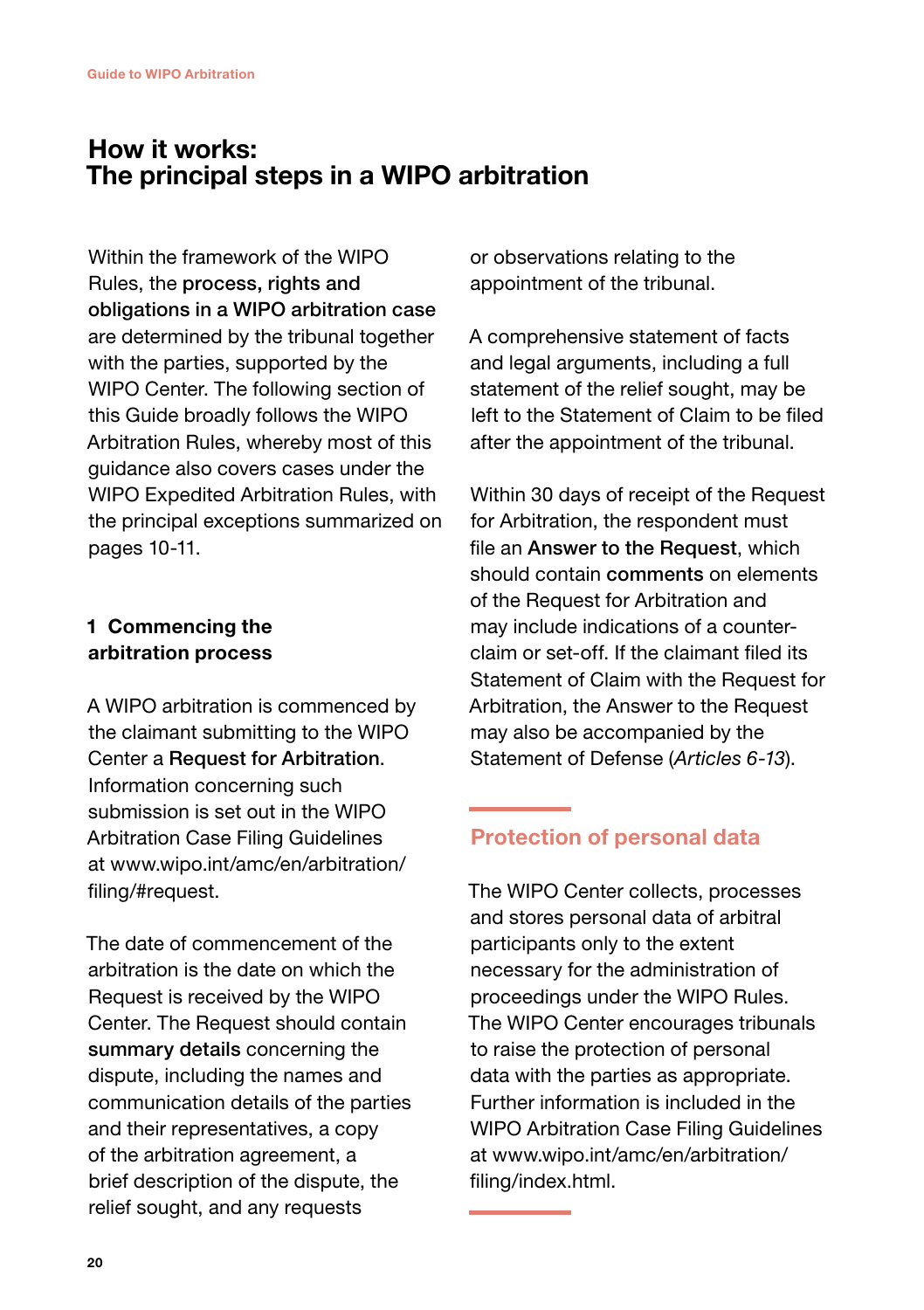#### 2 How are WIPO arbitrators appointed?

The choice and appointment of the tribunal is a crucial step in an arbitration. Under the WIPO Rules, parties have broad autonomy in the appointment process and can agree on such issues as:

- the appointment procedure;
- the number of arbitrators to be appointed;
- any specific required qualifications of the arbitrators, including as to nationality; and
- the person(s) to be appointed as arbitrators (regardless of whether they are on the WIPO List of Arbitrators).

Where the parties fail to reach an agreement by the applicable deadline, the WIPO Center will make the necessary determination by default.

### The WIPO List

An important part of the WIPO Center's role is to ensure that the parties have the right arbitrator(s) to expeditiously conduct the arbitration and help achieve the right outcome.

Irrespective of the appointment process which they have chosen, parties to arbitrations administered by the WIPO Center benefit from WIPO's List of Arbitrators, with expertise covering the full IP and technology spectrum. Parties to a WIPO case are not limited to choosing an arbitrator(s) from the WIPO List and remain free to agree to appoint another arbitrator(s) of their choice.

The next pages of this guide explain in more detail the various appointment options and procedures under the WIPO Rules.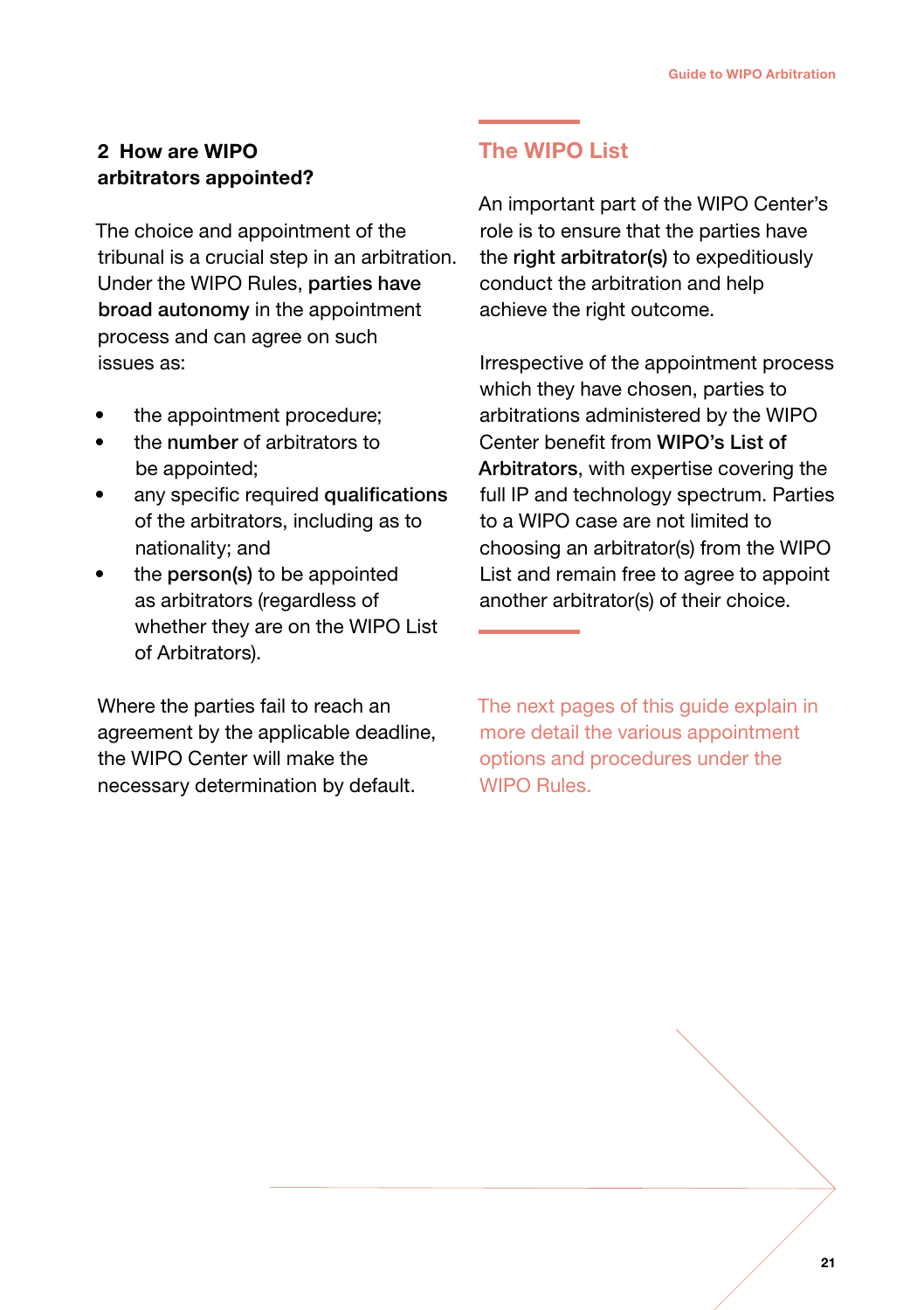#### How many arbitrators should be appointed?

In order to avoid decision deadlocks, the arbitral tribunal will consist of either one or three arbitrators. When choosing between these two options, parties should weigh considerations of cost and efficiency, noting also the value and complexity of the dispute.

Where the parties have not determined the number of arbitrators, the WIPO Arbitration Rules provide that the tribunal shall consist of a sole arbitrator.

Where the parties have adopted the WIPO Expedited Arbitration Rules, Article 14 provides that a sole arbitrator be appointed.

#### Appointment of sole arbitrator

A sole arbitrator is to be nominated jointly by the parties. In the absence of such agreement, appointment will be made in accordance with the so-called list procedure described in Article 19 of the WIPO Arbitration Rules.

#### Appointment of threemember tribunal

Typically, a two-step process will be followed:

First, each party is required to appoint one arbitrator (*Article 17(b)*). The two arbitrators thus appointed shall jointly appoint the presiding arbitrator. If the presiding arbitrator is not appointed within 20 days, appointment will be made in accordance with the list procedure. Article 18 contains special appointment provisions for cases involving multiple claimants or respondents.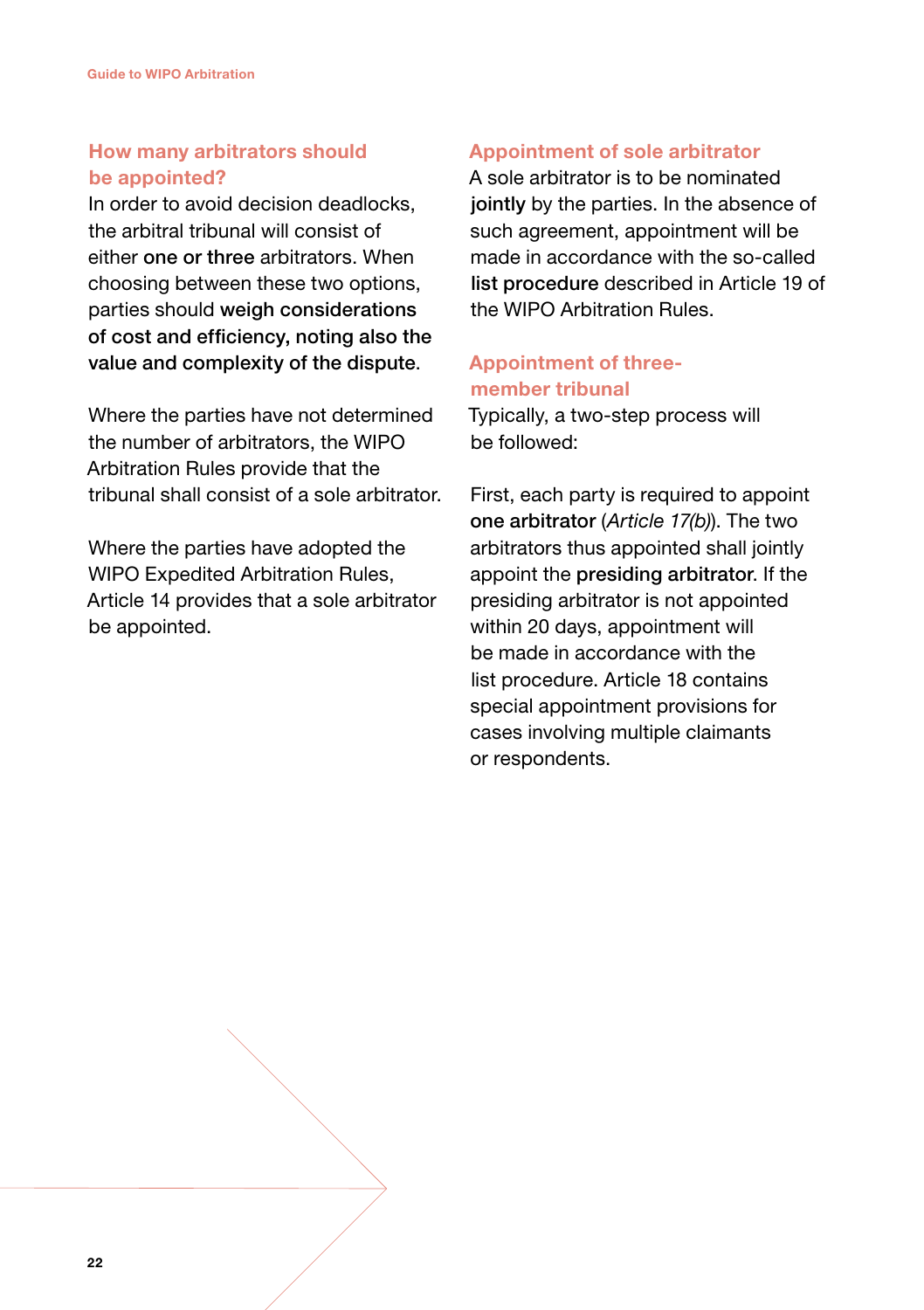### Appointment of the arbitrator where the list procedure applies

The WIPO Center sends a shortlist of potential candidates to each party, with detailed profiles setting out their qualifications. Each party may delete names of candidates it objects to and rank the remaining candidates in the order of preference.

The rankings must be returned to the WIPO Center within 20 days, failing which all candidates are deemed acceptable.

The WIPO Center makes the appointment from the shortlist, taking into account the preferences and objections expressed by the parties.

### 3 How is the impartiality and independence of WIPO arbitrators safeguarded?

The WIPO Center places great value on the professional integrity of its arbitrators. Under the WIPO Arbitration Rules, Article 22, each arbitrator, including any party-appointed arbitrator, is required to be impartial and independent.

A prospective arbitrator must, before accepting appointment, disclose any matter that might give the appearance of partiality or lack of independence, and this disclosure duty continues throughout the course of the arbitration.

In this connection, the WIPO Center encourages parties to disclose also the identity of any third party having an interest in the outcome of the dispute. The WIPO Arbitration Case Filing Guidelines provide further information at [www.wipo.int/amc/en/arbitration/](https://www.wipo.int/amc/en/arbitration/filing/#pd) [filing/#pd](https://www.wipo.int/amc/en/arbitration/filing/#pd).

If at any stage during the arbitration circumstances arise that give rise to justifiable doubts as to an arbitrator's impartiality or independence, either party may challenge the arbitrator. While in the WIPO Center's caseload such challenges have been rare, the WIPO Rules contain provisions to deal with this subject.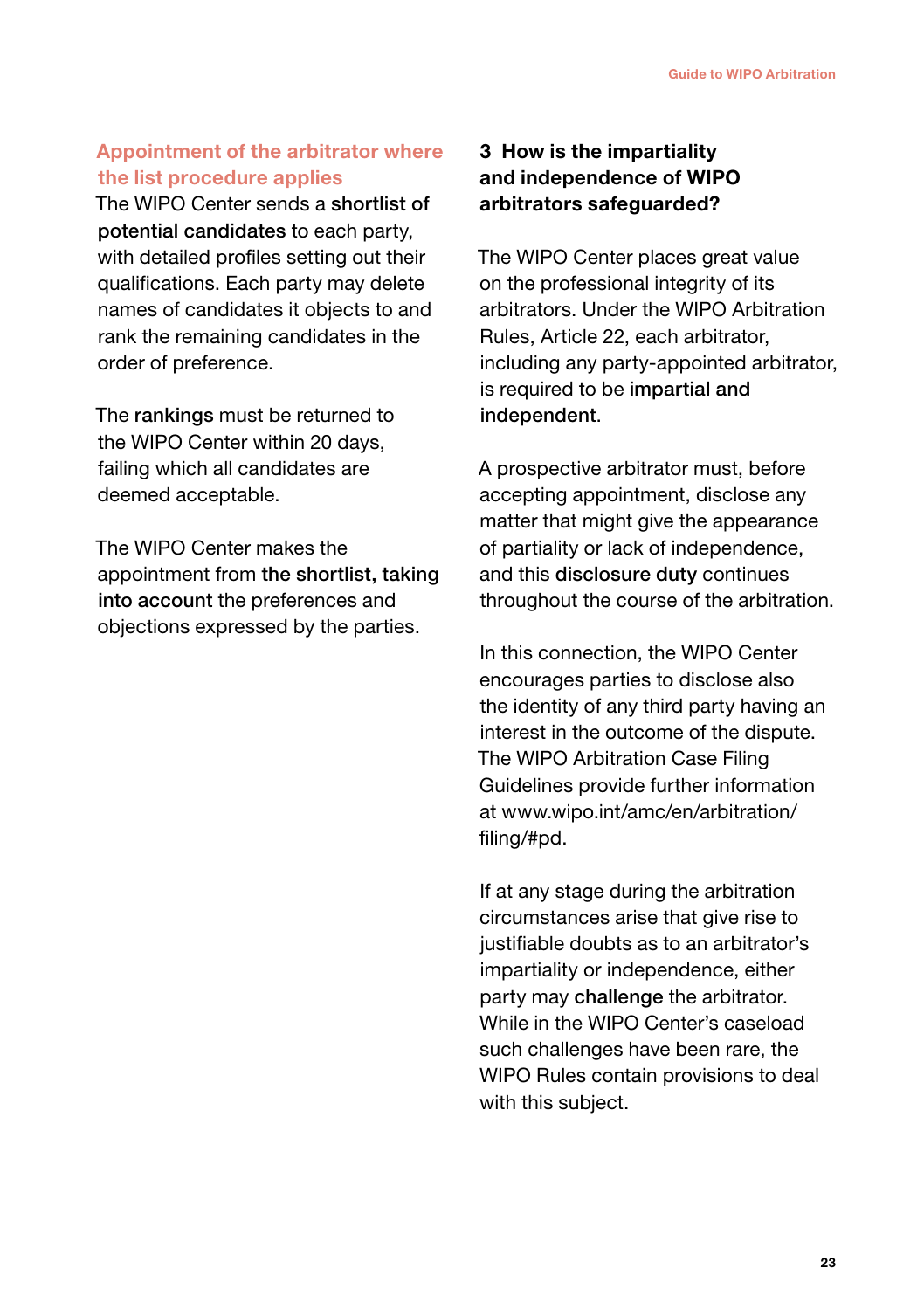### 4 What are the powers of the tribunal?

Article 37 of the WIPO Arbitration Rules gives broad powers to the tribunal to "conduct the arbitration in such manner as it considers appropriate."

Article 37(b) and (c) of the WIPO Arbitration Rules provides guidance for the exercise of this authority. The tribunal must respect due process and ensure each party is given a fair opportunity to present its case, leading to an enforceable award. At the same time, the tribunal shall ensure that the arbitral procedure takes place with due expedition.

Certain powers of the tribunal are explicitly listed in the WIPO Arbitration Rules, including:

- to hear and determine objections to its own jurisdiction, and to determine the existence or validity of any contract of which the arbitration agreement forms part (*Article 36(a) and (b)*)
- to organize a preparatory conference (*Article 40*), to set the schedule of the proceedings, to extend deadlines (*Article 37(c)*), to allow or require further written statements (*Article 43*), to accept amendments to claims or defenses (*Article 44*)
- to order the joinder of an additional party to the arbitration (*Article 46*), or to consolidate a new arbitration with a pending

proceeding (provided all parties and any appointed tribunal agree) (*Article 47*)

- to order interim measures. including injunctions (*Article 48*)
- to determine the admissibility and relevance of evidence, and to order a party to produce documents or other pieces of evidence (*Article 50*)
- to classify certain information as confidential (*Article 54*)
- to hold hearings (*Article 55*)
- to render a final binding award (*Articles 61 et seq.*)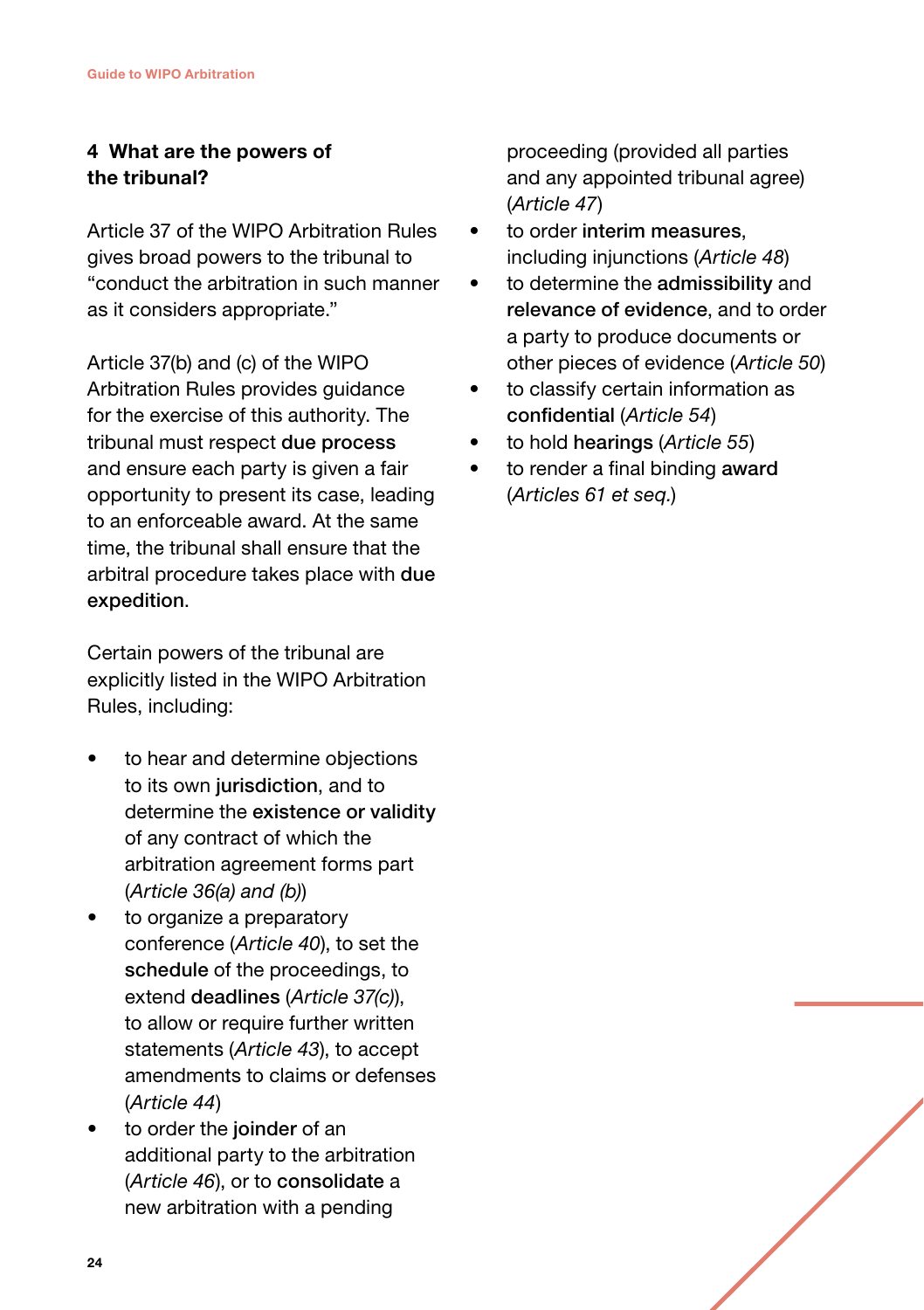### WIPO Case – Jurisdiction

In a WIPO Arbitration involving patents and trademarks protected in several countries, the claimant raised a jurisdictional objection concerning a counterclaim to withdraw trademark opposition proceedings. The claimant argued that such a counterclaim was not covered by the arbitration agreement in the license agreement. Pursuant to Article 36(a) of the WIPO Arbitration Rules, the three-member tribunal issued a partial award confirming its jurisdiction to decide this counterclaim.

#### 5 Conducting the arbitration

The Statement of Claim must be filed within 30 days of the establishment of the tribunal and the Statement of Defense must be filed within 30 days of receipt of the Statement of Claim.

The tribunal may schedule further submissions. Soon after it has been established, the tribunal will hold preparatory discussions on, inter alia, case schedule, hearing dates, evidence and confidentiality stipulations (*Articles 40-48*). In most cases, a hearing is held for the presentation of evidence. If the parties and tribunal agree, the hearing may also be held through online means of communication. If no hearing is held, the proceedings are conducted based on the documents and other evidence (*Articles 55-57*).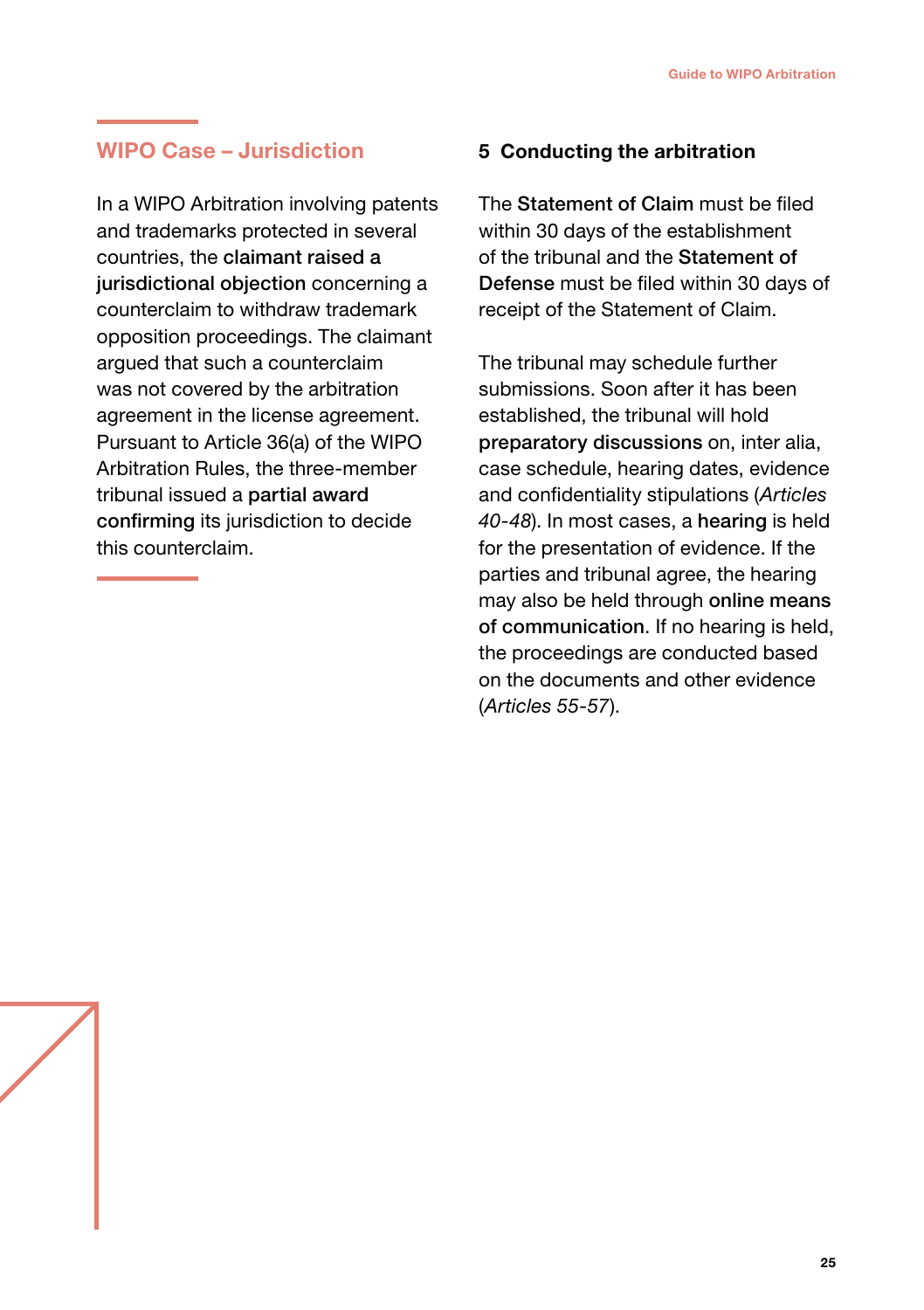### 6 Evidence in WIPO Arbitration proceedings

The tribunal has broad powers to determine the admissibility, relevance, materiality and weight of evidence before it (*Article 50*).

In order to facilitate the taking of technical evidence, the WIPO Arbitration Rules include specific provisions on certain types of evidence, such as experiments (*Article 51*), site visits (Article 52), or agreed primers and models (*Article 53*).

### WIPO Case – Consolidation

A European game software developer concluded three separate online license agreements with several licensees based in South America and Europe. The licensees jointly submitted a request for Arbitration under the WIPO Expedited Arbitration Rules, claiming breach of contract and defects of the software. On the same day, the game software developer submitted three requests for expedited arbitration against each respective licensee, claiming damages for breach of contract. Given the common subject matter between the four arbitrations, and following consultations with the WIPO Center and the appointed sole arbitrator, the parties agreed to consolidate all claims into one set of proceedings. (*Article 41 WIPO Expedited Arbitration Rules*)

#### 7 Multiparty proceedings

Not infrequently, WIPO arbitrations and expedited arbitrations involve multiple claimants and/or respondents. Several provisions of the WIPO Rules address such scenarios, including the method of appointment of three arbitrators where agreed in case of multiple claimants or respondents (*Article 18*), the joinder of additional parties (*Article 46*), and the consolidation of arbitration proceedings (*Article 47*). Any order of joinder or consolidation requires prior agreement by all parties, and takes into account the stage reached in the arbitration proceedings.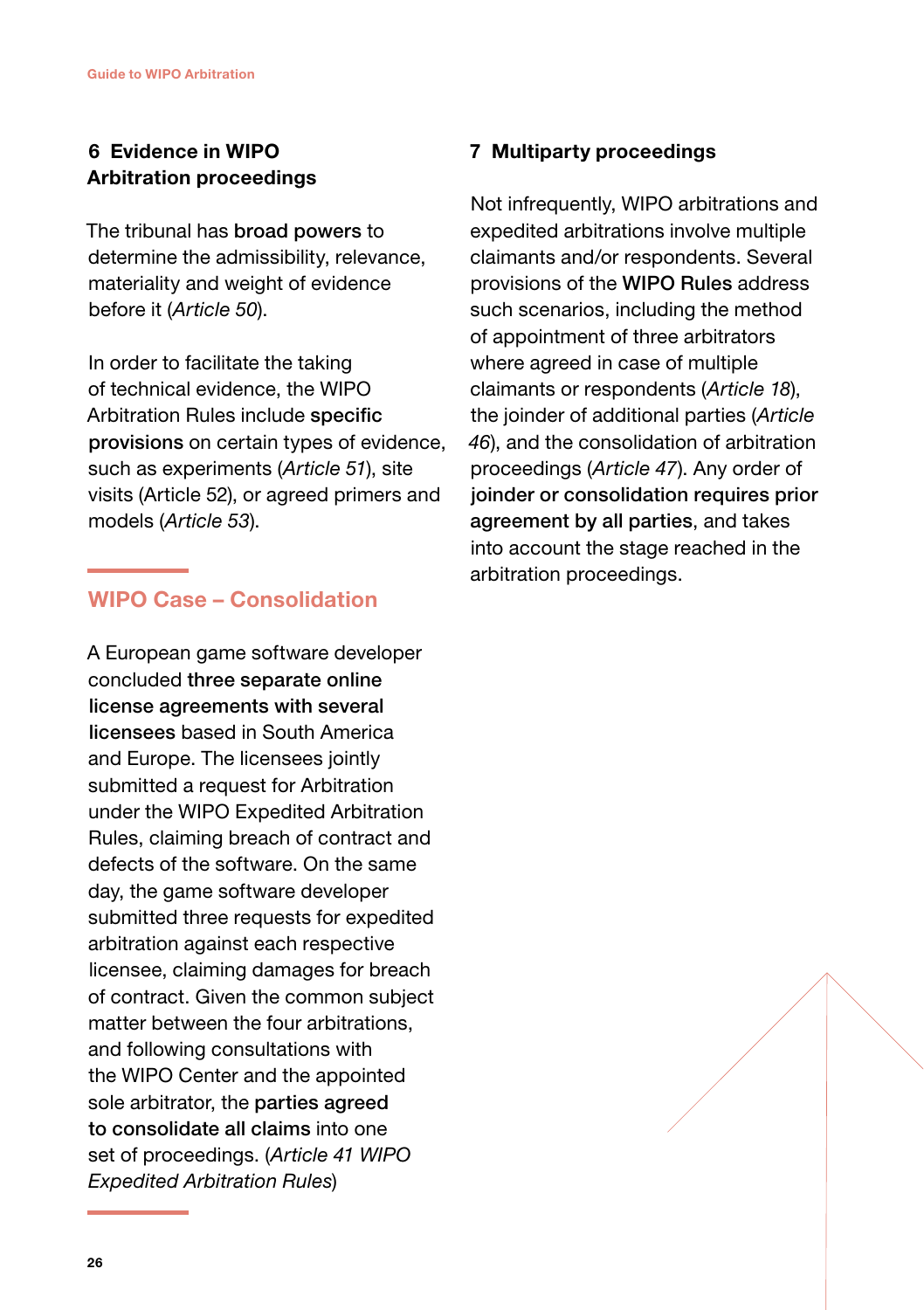#### 8 How is confidentiality maintained in a WIPO arbitration?

IP and technology disputes often turn on sensitive technical or business information. The WIPO Rules offer a comprehensive treatment of all aspects of confidentiality (*Articles 75- 78*), including:

- the existence of the arbitration as such;
- any disclosures made during the arbitration; and
- the award.

In addition, the WIPO Rules specifically address the protection of trade secrets and vest tribunals with a broad range of powers to deal with party requests for protective orders of specific information being submitted in the proceedings (*Article 54*).

### WIPO Case – Protective Order

A Chinese inventor filed a request for arbitration against a US sports manufacturer concerning payment of royalties under their patent license agreement. During the evidentiary phase, the US manufacturer alleged that there was a risk that the inventor could be negotiating a license with one of its competitors. Pursuant to Article 54 of the WIPO Arbitration Rules, the sole arbitrator issued a protective order to prevent the inventor's access to certain documents disclosing the US manufacturer's trade secrets. The protective order covered designation of confidential information; restriction on disclosure of so-designated information to certain persons and entities; cancellation of designation; and disposition of designated materials after the termination of the proceedings.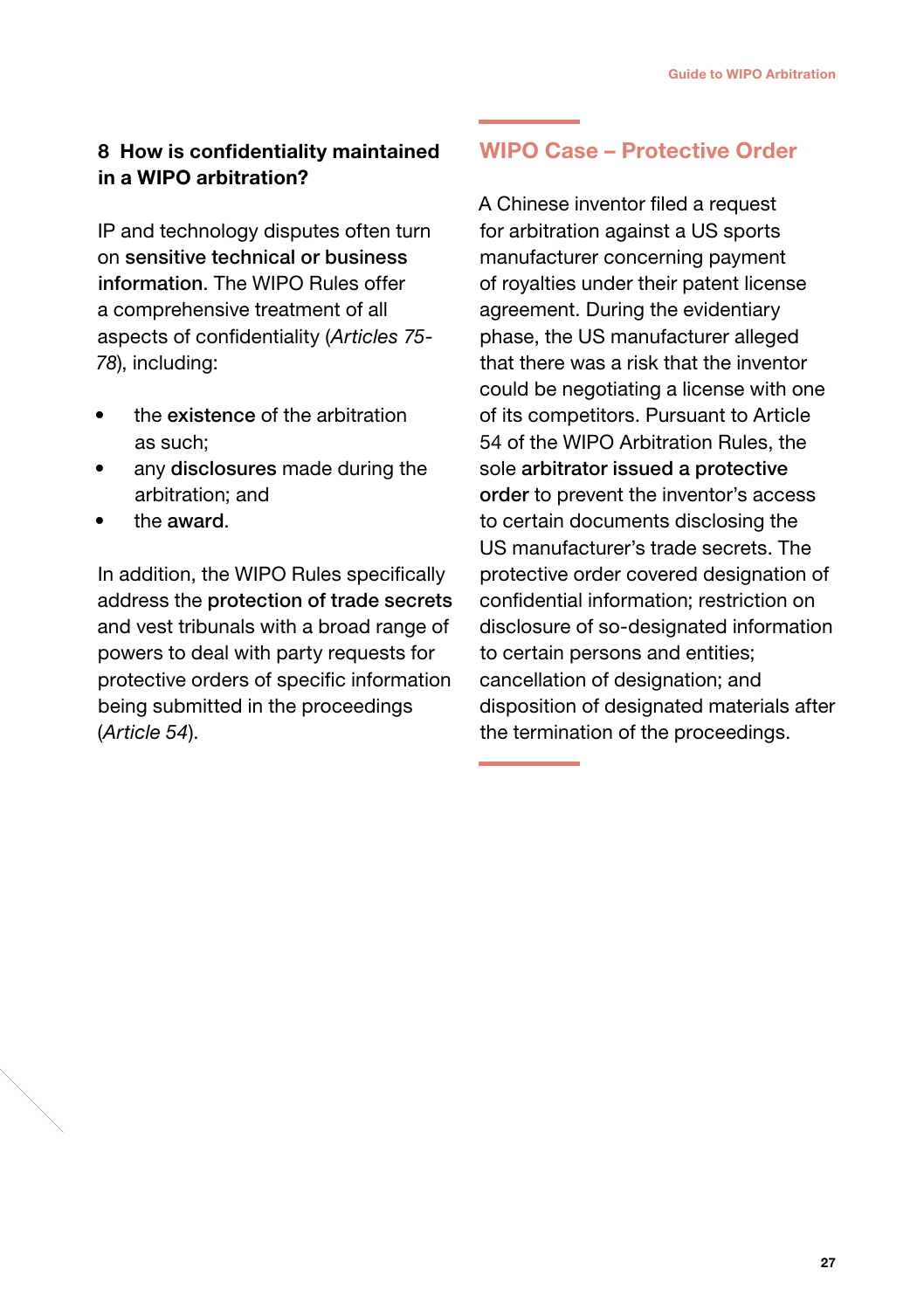#### 9 Is interim relief or emergency relief available?

The availability of interim relief can be important in IP and technology disputes. Under the WIPO Rules, the tribunal can issue any provisional orders or take other interim measures it deems necessary at the request of a party. In WIPO cases, tribunals with some regularity address such requests for interim relief. As examples, the WIPO Rules mention injunctions and measures for the conservation of goods. The tribunal may require the requesting party to furnish appropriate security as a condition for granting the interim relief.

In some situations, interim relief from an arbitral tribunal may not be available or sufficient. This would be the case where the need for interim relief arises before the tribunal has been appointed, or where such relief involves third parties not subject to the tribunal's authority. The WIPO Rules clarify that a party has the right to request interim relief from a national court at any time and that such requests shall not be deemed incompatible with the arbitration agreement.

Prior to the establishment of the arbitral tribunal, instead of approaching a court, parties may call upon a WIPO emergency relief procedure, for decision by a separate arbitrator specifically appointed for this initial purpose (*Article 49*).

### WIPO Case – Interim Relief

A Dutch and a Swiss company had concluded a trademark license agreement for distribution of fashion goods in several European countries. When a dispute ensued regarding the alleged unlawful termination of the contract, the Swiss company filed a request for WIPO Expedited Arbitration. After the appointment of the sole arbitrator, both parties requested interim measures concerning goods in stock and continuing use of the trademark. The arbitrator ordered a provisional restriction on the use of the trademark, as well as measures for the conservation of the stock.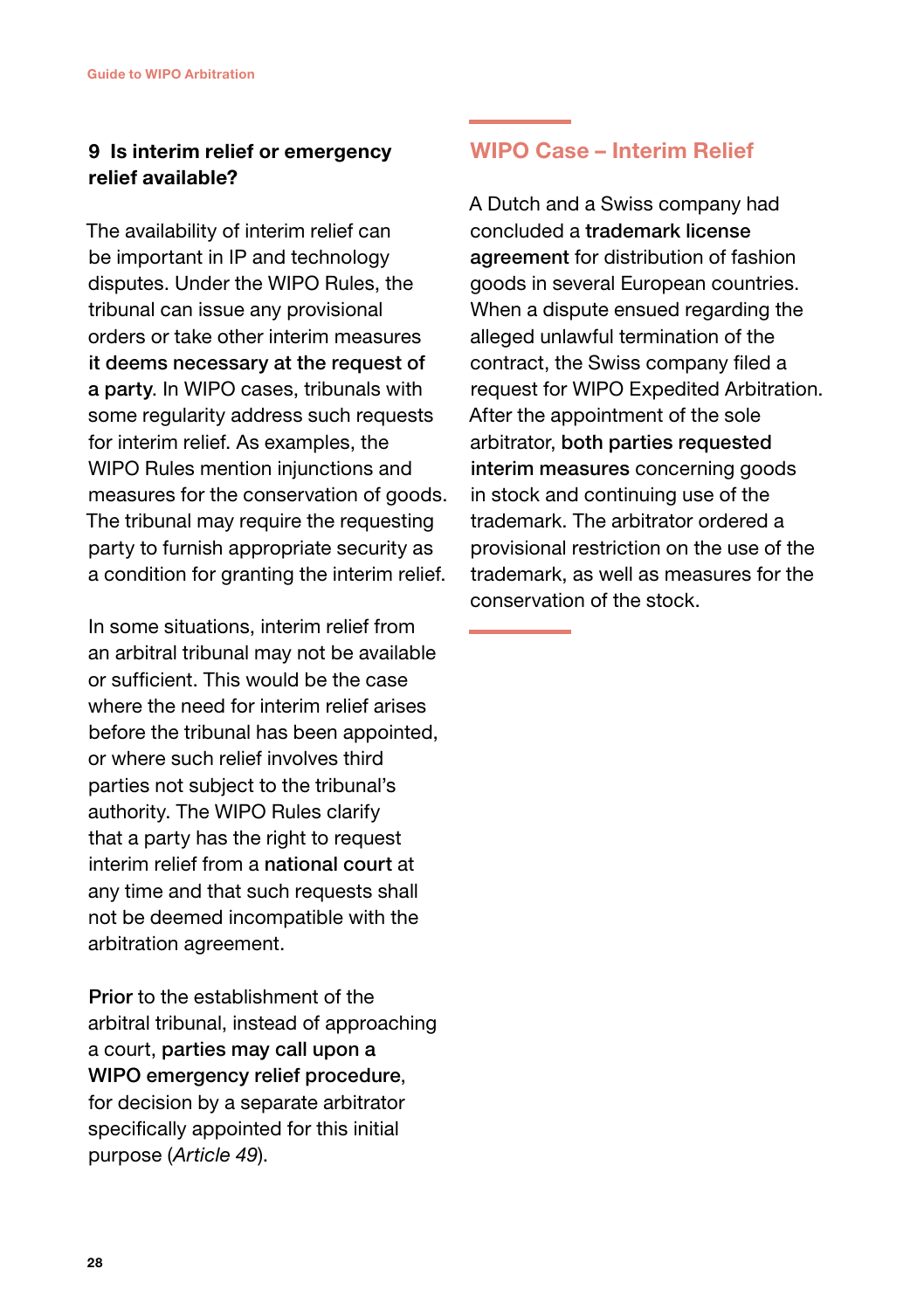### 10 Closure of proceedings

When the tribunal considers that the parties have had adequate opportunity to present submissions and evidence, it will declare the proceedings closed. This should happen within nine months of either the delivery of the Statement of Defense or the establishment of the tribunal, whichever occurs later.

The final award should be delivered by the tribunal within three months of the closure of the proceedings.

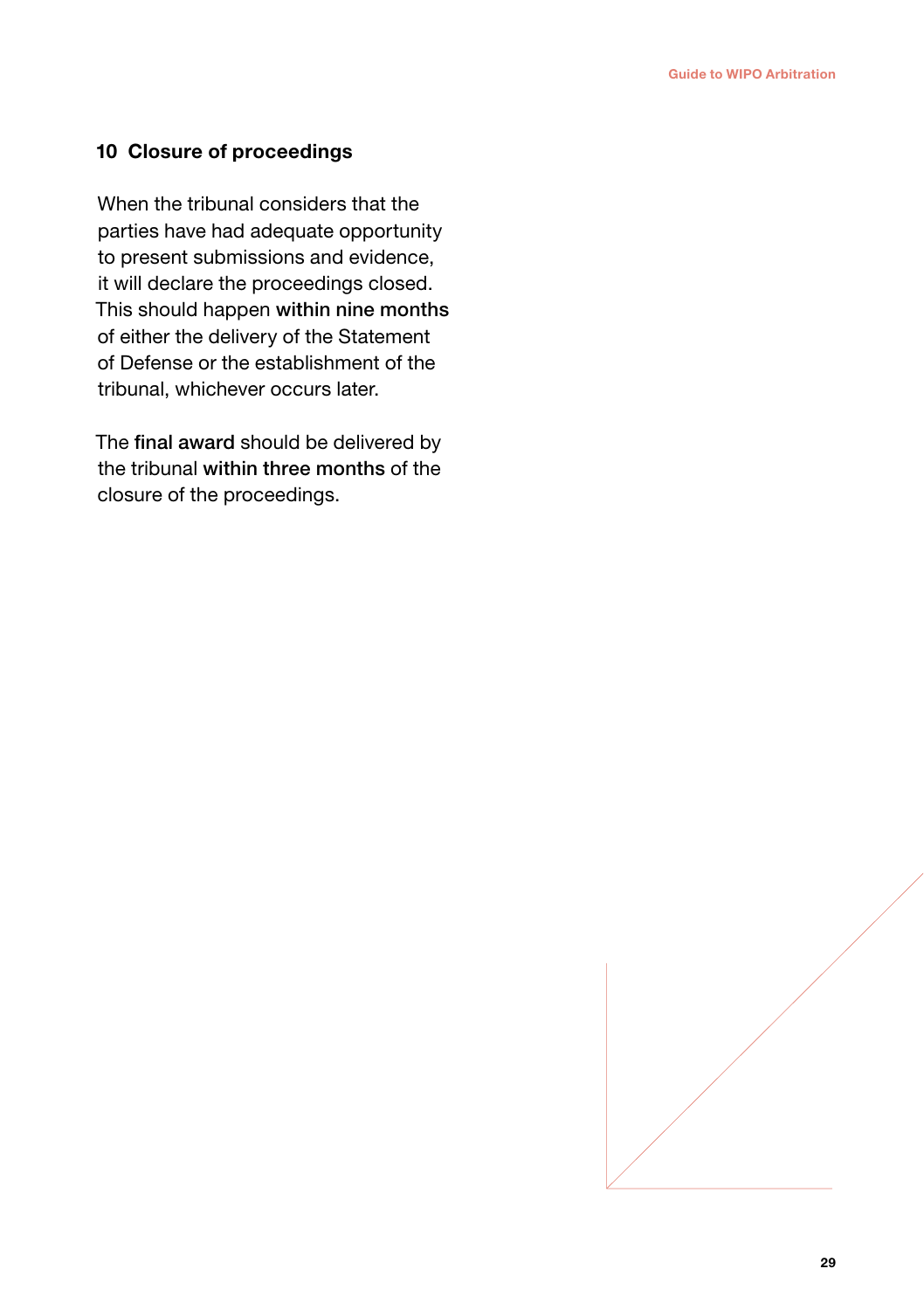#### 11 Settlement

Parties who have reached a settlement in the course of an arbitration, including through mediation, may wish to have the terms of their settlement confirmed in the form of a "consent award", which will be easier to enforce than a contract between the parties. Article 67 of the WIPO Arbitration Rules expressly recognizes and facilitates this option.

### Settlement rate in WIPO cases

Typically, some 30 percent of WIPO arbitration cases are resolved by party settlement, while some 70 percent proceed to an arbitral award.

Where there is an agreement to use WIPO Mediation, the typical settlement rate is 70 percent.

Parties whose goal is to settle disputes between them may choose to use WIPO Mediation, followed in the absence of settlement, by WIPO Arbitration.



70%

WIPO Mediation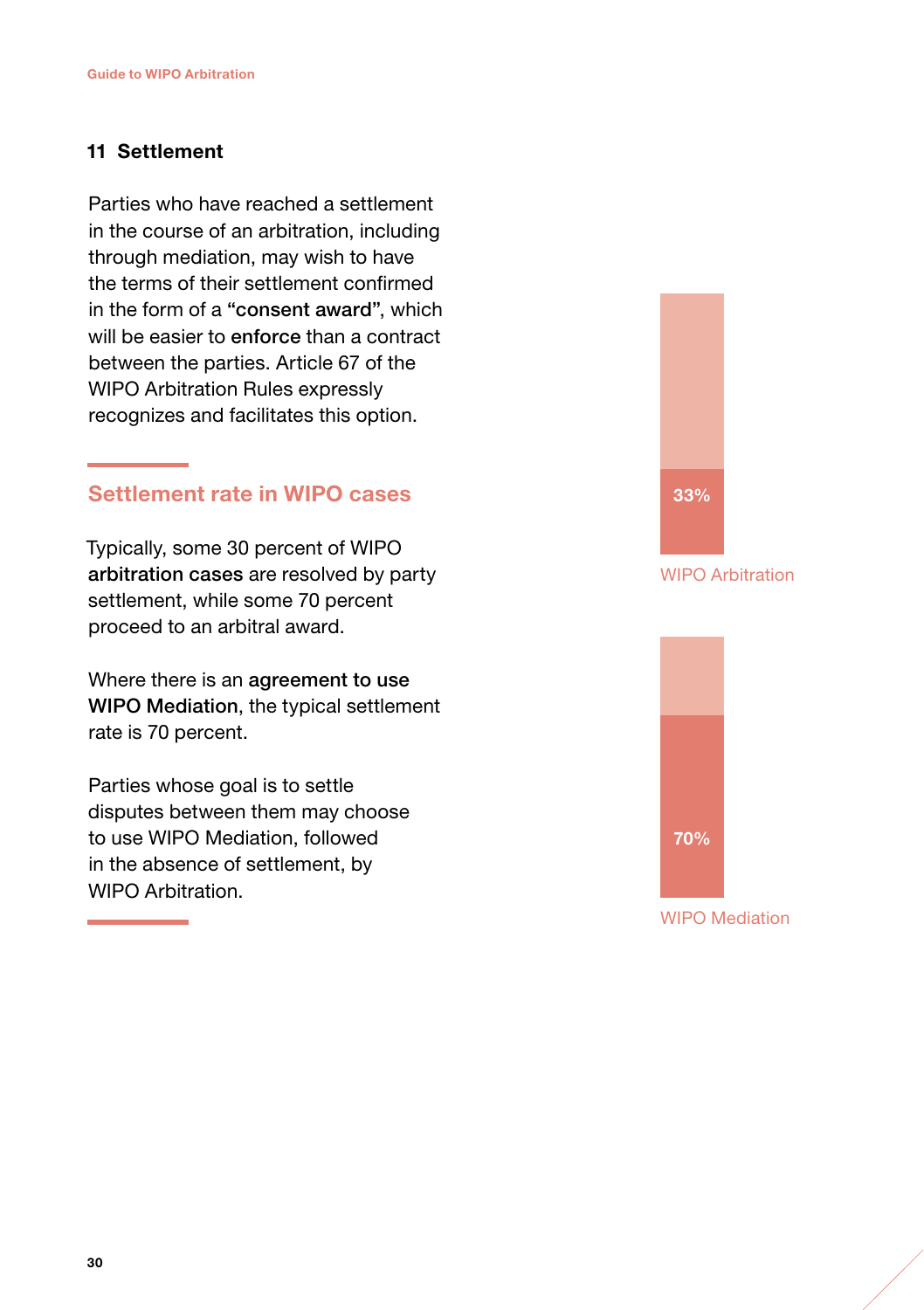#### 12 Remedies

As a general matter, subject to the respective claims requested by the parties, the tribunal can grant the remedies that are provided for under the law applicable to the substance of the dispute.

In WIPO arbitrations, remedies awarded by tribunals have included:

- monetary compensation, including damages, interest (*Article 62*), and costs (*Articles 73* and *74*);
- injunctions;
- declaratory relief; and
- specific performance.

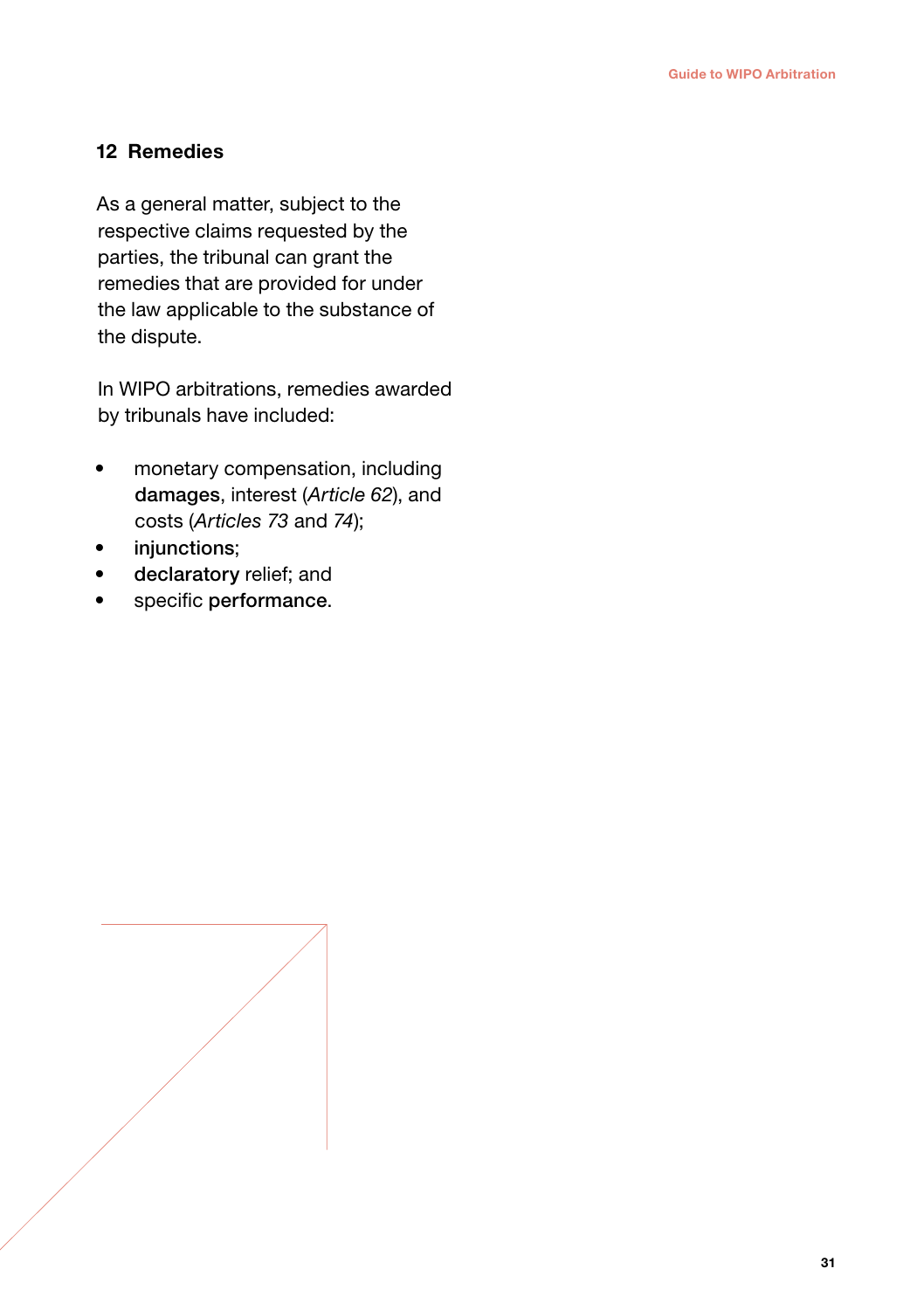#### Can an award be appealed?

Under Article 66, an arbitral award is deemed to be final. Such finality is generally perceived as one of the advantages of arbitration.

A party can challenge the award in the courts at the place of arbitration in order to have the award declared invalid, or "set aside." However, under the arbitral laws of most countries, the possibility of setting aside an award is limited to certain narrowly defined grounds. Most national laws do not foresee an appeal on the merits.

#### Implementing an arbitral award

Most WIPO arbitral awards are implemented voluntarily. Where legal enforcement proves necessary, parties need to have recourse to a national court in the jurisdiction where they wish the award to be enforced. For foreign arbitral awards, i.e., awards sought to be enforced in a state other than the state of the place of arbitration, parties can rely on the New York Convention, which is enforced by more than 160 states worldwide. As such, this Convention provides a unique advantage for resolving disputes through arbitration by comparison to court litigation.

The text of the New York Convention, as well as a current list of its contracting parties, is available at [www.uncitral.org/](https://uncitral.un.org) [uncitral/en/uncitral\\_texts/arbitration/](https://uncitral.un.org) [NYConvention\\_status.html](https://uncitral.un.org).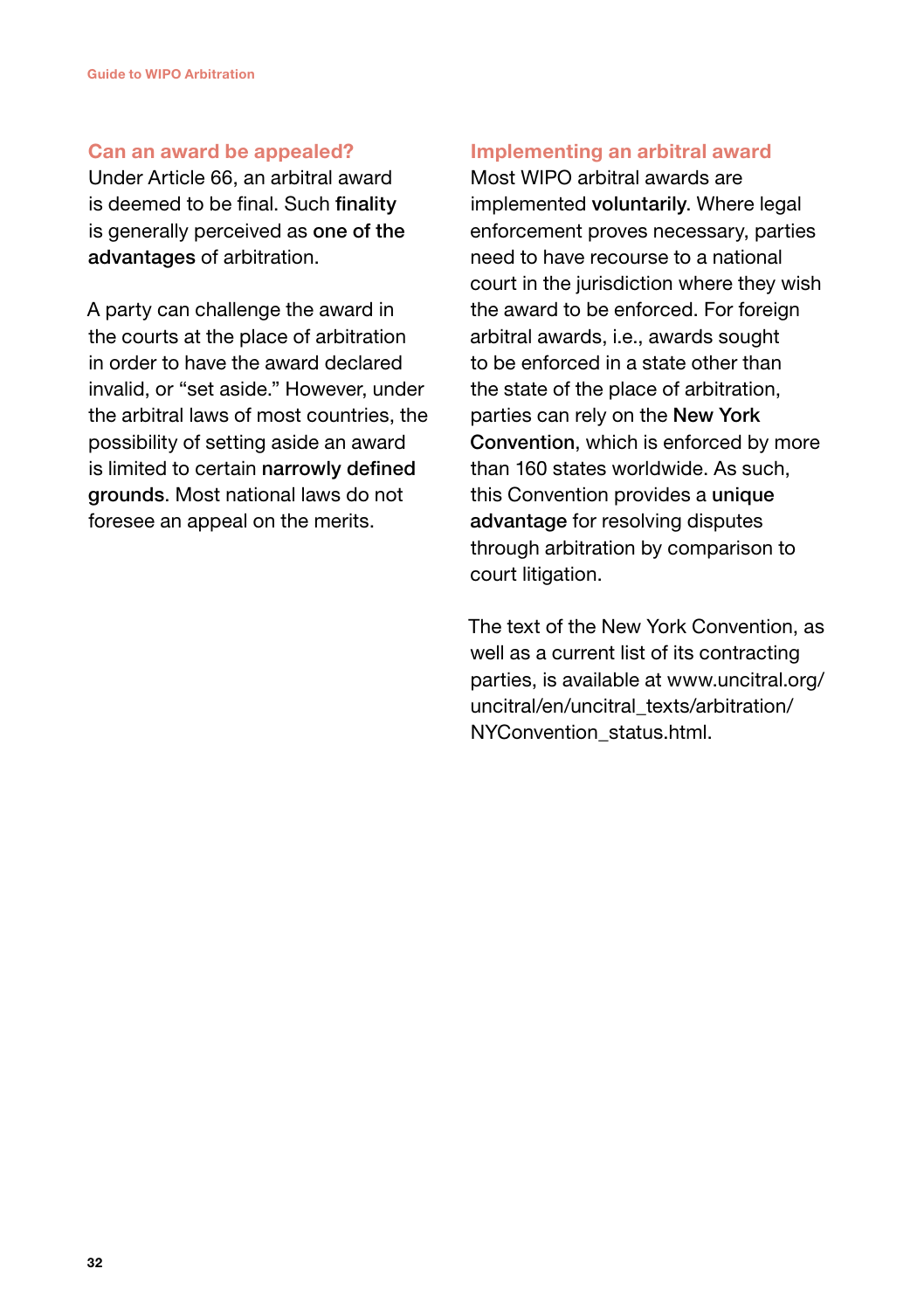### <span id="page-34-0"></span>WIPO Good Offices

The WIPO Center regularly provides procedural guidance to parties in order to facilitate direct settlement of a dispute existing between them or to facilitate submission of such dispute to WIPO Mediation, Expedited Arbitration or Arbitration.

Parties should call or contact the WIPO Center with any queries on Good Offices assistance through [arbiter.](mailto:arbiter.mail%40wipo.int?subject=) [mail@wipo.int](mailto:arbiter.mail%40wipo.int?subject=) or using the online form available at [www.wipo.int/amc-forms/](https://www.wipo.int/amc-forms/adr/good-offices-services) [adr/good-offices-services.](https://www.wipo.int/amc-forms/adr/good-offices-services)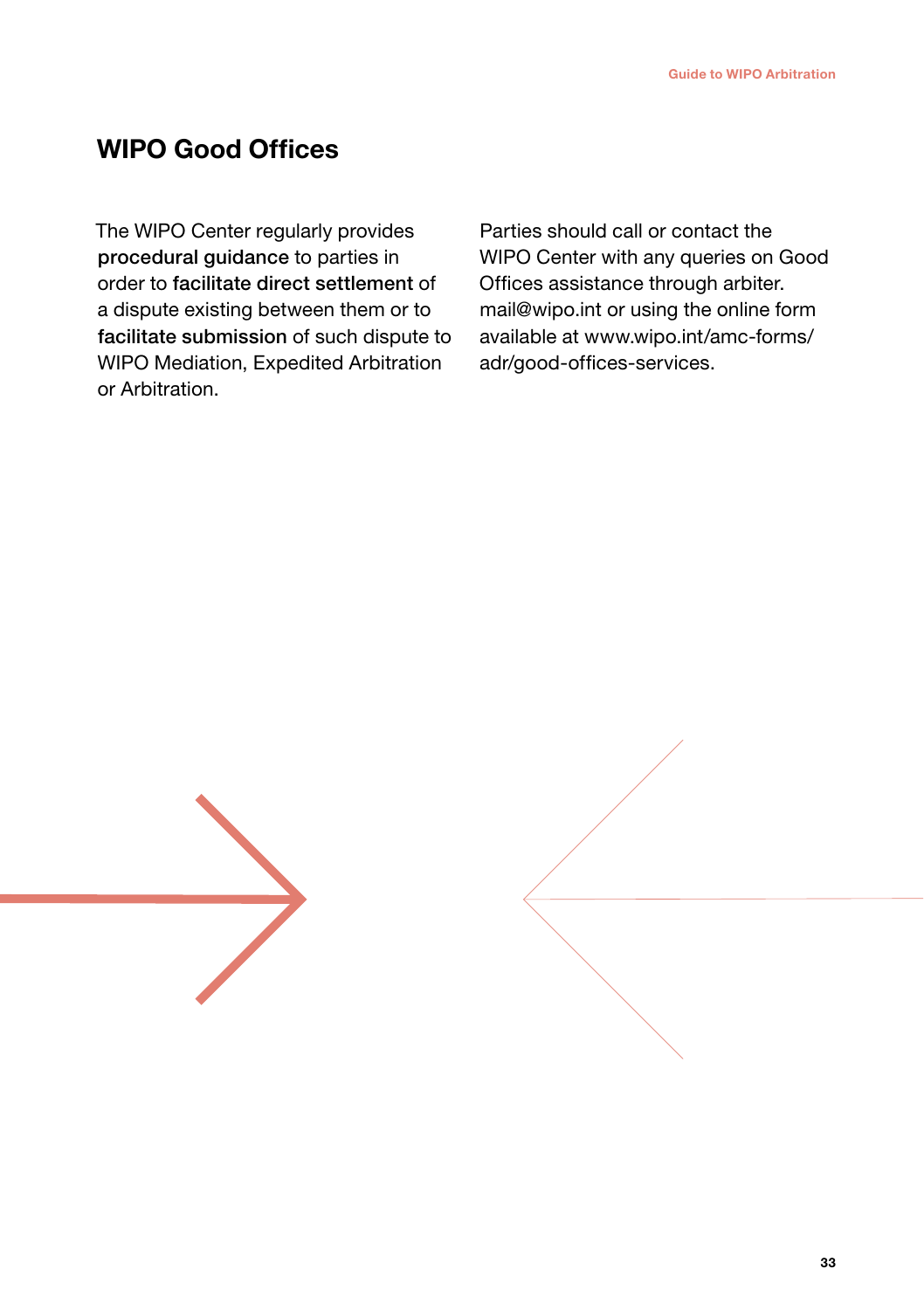### WIPO Domain Name Dispute Resolution

The WIPO Center offers a special procedure that allows trademark owners to resolve cases of abusive domain name registration and use ("cybersquatting"). The WIPO Center is the leading global provider under the WIPO-initiated Uniform Domain Name Dispute Resolution Policy (UDRP).

To assist their case preparation, WIPO parties can take free advantage of the online WIPO Jurisprudential Overview and the WIPO Legal Index, in addition to model filing forms. Proceedings are conducted online and are normally completed within two months, with outcomes directly implemented by domain registrars.

More on WIPO Domain Name Dispute Resolution: [wipo.int/amc/en/domains](https://www.wipo.int/amc/en/domains)

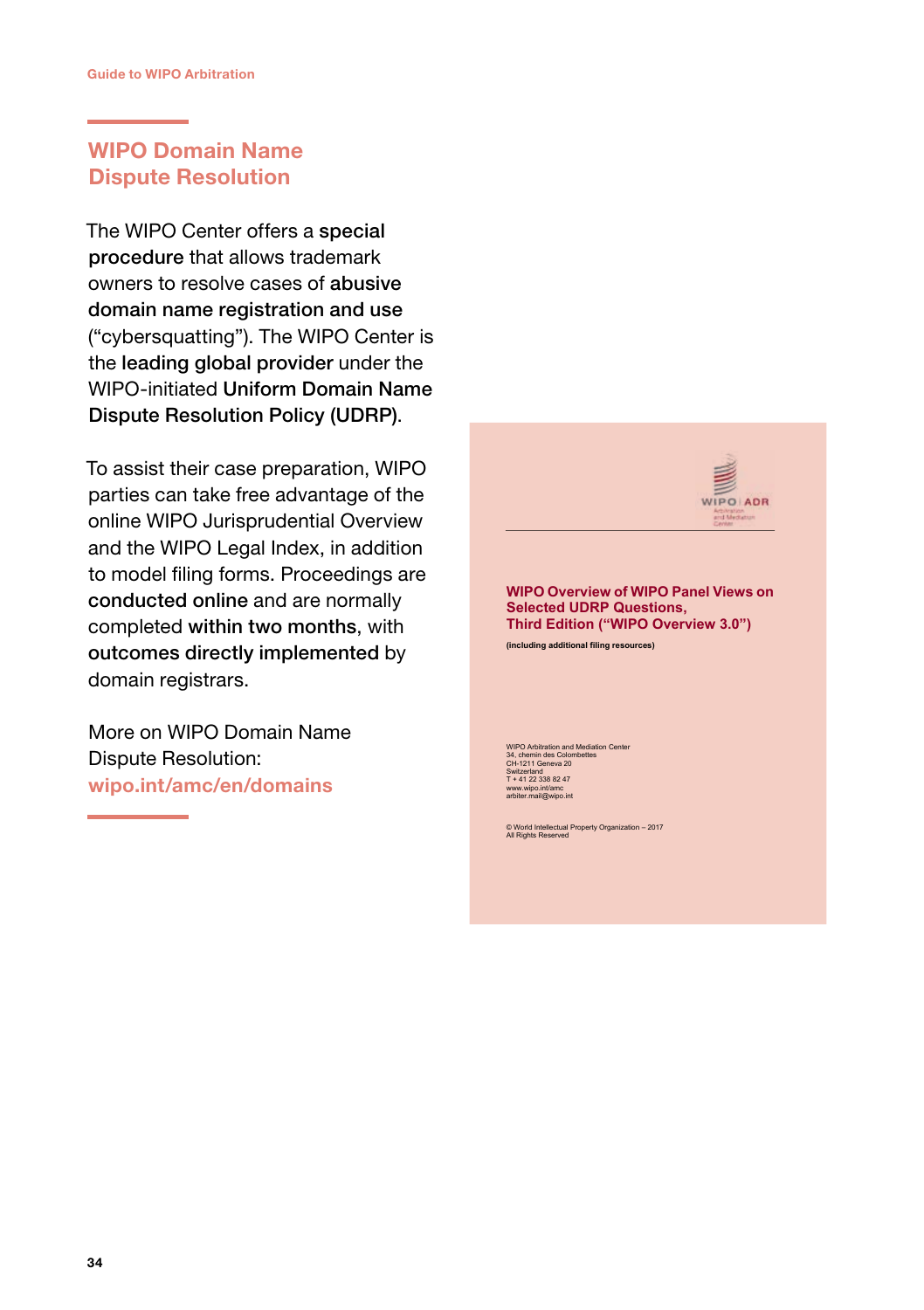Parties interested in WIPO Arbitration and WIPO Expedited Arbitration may visit [wipo.int/amc/en/arbitration](https://www.wipo.int/amc/en/arbitration)

Parties interested in direct assistance on case filing, dispute resolution clause drafting or another ADR matter may contact the WIPO Center at +41 22 338 8247 or [arbiter.mail@wipo.int](mailto:arbiter.mail%40wipo.int?subject=)